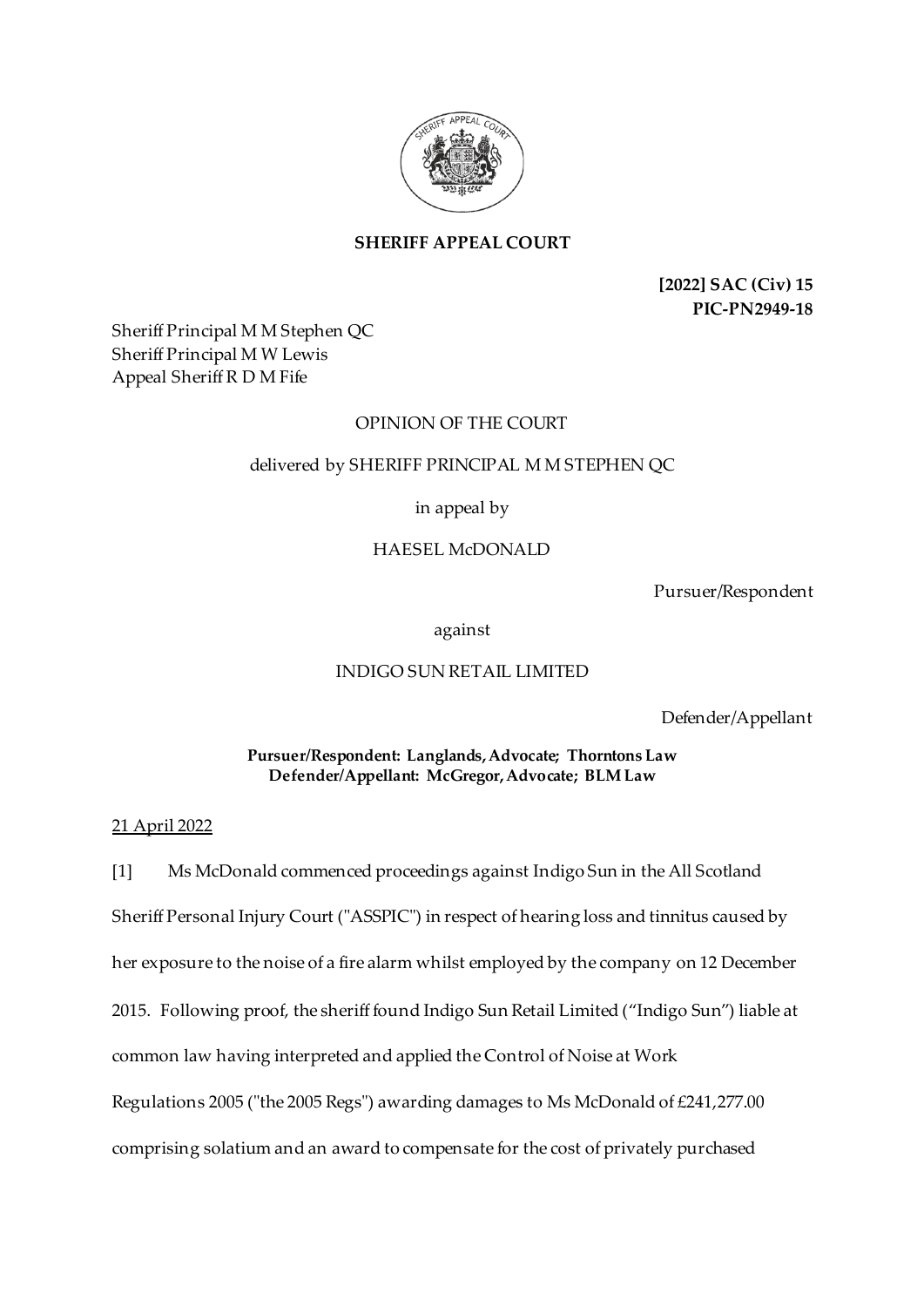hearing aids throughout her life. Indigo Sun have appealed. The issues tried and determined by the sheriff at proof are revisited on appeal:

(1) Whether Indigo Sun was in breach of its duty at common law to take reasonable care for the health and safety of Ms McDonald as an employee and to avoid exposing her to unnecessary risk of injury;

(2) Whether any such breach caused her tinnitus and/or her hearing loss; and

(3) The quantification of any loss, injury or damage suffered by

Ms McDonald.

[2] Ms McDonald's case against Indigo Sun was based upon a single exposure to the noise of a fire alarm sounding whilst she was working in the defender's tanning salon. She had been employed by Indigo Sun on a part-time basis as a salon assistant in their salon located on Strathmartine Road, Dundee between January 2015 and February 2016. Ms McDonald, who was then a student at Dundee and Angus College, attended college Monday to Friday and worked part-time at the salon on a Saturday morning. On the day in question, 12 December 2015, Ms McDonald, who was then 19, was due to work a shift between 9am and 1pm. There were two alarm devices on the ceiling within the premises and just after 9am the fire alarm sounded and continued to sound until 12.55pm. It was known that the alarm within the premises had sounded "unnecessarily" on several prior occasions including the previous day. The sheriff held that Indigo Sun through its management was, or ought to have been, aware of this happening. On 12 December 2015 the noise of the fire alarm was excessively loud and caused Ms McDonald to have a headache and ringing in her ears. Fire alarms were sounding in other premises close by, however, either the staff in these premises were able to turn the alarm off or they were sent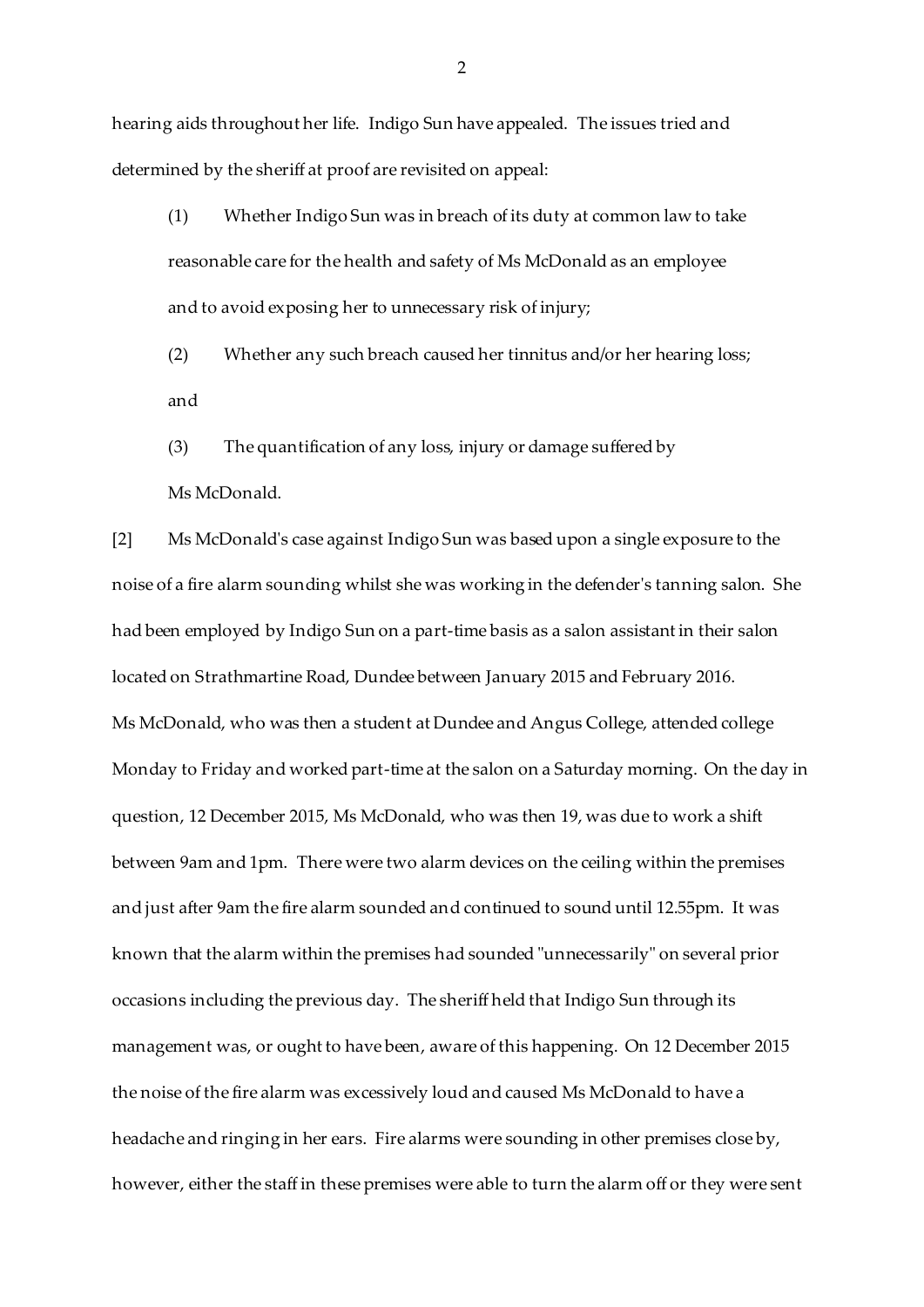home. However, in the tanning salon Ms McDonald required to endure the full effect and therefore noise of the alarm sounding until the manager arrived at 11am and applied tape to try to muffle or mask the noise caused by the alarm. The alarm was not disabled but the noise it emitted was reduced. Ms McDonald was not sent home but was instructed to remain at work. She required to converse with customers by shouting. The alarm continued to sound until near the end of her shift. She was not offered ear protection. By the time her shift ended she was distressed and suffering from headache and ringing in her ears. She continued to suffer from headache and tinnitus. The tinnitus became intermittent and fluctuating. She attributed impairment of her hearing to the tinnitus. She spoke to her flatmate and to her mother about the problem. She had difficulty in class at college. When working at the tanning salon she had problems picking up customers' names. She left her part-time job at the tanning salon in February 2016 in order to concentrate on her studies. She sought medical advice on her return home to Inverness following her final exams in 2016.

[3] Ms McDonald consulted her general practitioner in July 2016 and was referred to a Consultant ENT surgeon at Raigmore Hospital in Inverness, Ms Isa, who confirmed that she was suffering from bi-lateral sensorineural hearing loss and was advised to obtain hearing aids. She was provided with NHS hearing aids in January 2017 but was reluctant to wear them as they were uncomfortable. She was also reluctant to accept that she was suffering from impaired hearing at the age of 20. The ENT consultant referred her to Professor Laing, Consultant Otolaryngologist, for his opinion as to the cause of the hearing loss. Professor Laing arranged for further investigations to be carried out with a view to determining the cause of her hearing loss. By September 2017 Professor Laing's working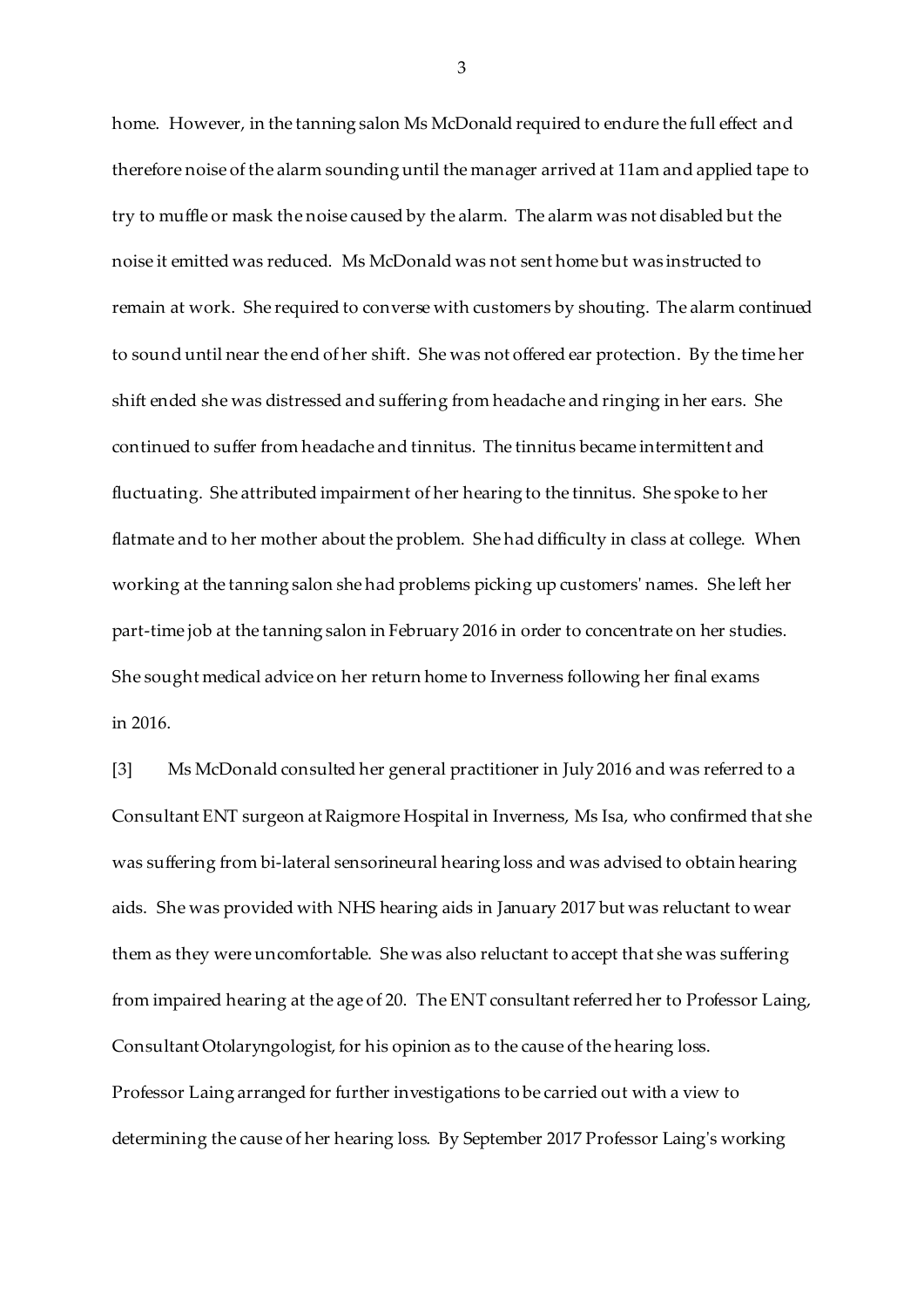diagnosis was that she had sensitive inner ears and that most of her hearing loss had been caused by her exposure to noise, in particular, the fire alarm.

[4] Before the sheriff, it did not appear to have been in dispute that the pursuer was suffering from moderate to severe high frequency sensorineural hearing loss in both ears. The sheriff found that she did not suffer from tinnitus or hearing loss prior to the fire alarm incident. Nor was there any dispute that she now required to wear hearing aids in order to hear and communicate properly.

### **The appeal**

[5] In the grounds of appeal Indigo Sun advances the proposition that the sheriff erred in all of the three issues which he had to determine following proof. Firstly, in finding that they were in breach of their common law duty of care towards Ms McDonald, by determining that the noise levels experienced by her were levels which breached the employer's obligations under the 2005 Regs. Secondly, it was argued that the sheriff erred in determining that Ms McDonald's hearing loss and tinnitus were caused by her exposure to noise on 12 December 2015. On the evidence, she had failed to establish a causal connection between exposure to noise and her loss and injury. Indigo Sun's argument was directed mainly at the evidence adduced on behalf of the pursuer from Mr William McKerrow, Consultant Otolaryngologist. It is clear from paragraph [82] of the sheriff's judgment that this was the most hotly disputed issue before him. The proof proceeded with parties and witnesses attending remotely via WebEx. The evidence of the witnesses is recorded using WebEx technology. However, there had been a simple error in the recording of Mr McKerrow's evidence and as a result no transcript of his evidence could be produced. Both the sheriff and the appellant's agent prepared notes of Mr McKerrow's evidence which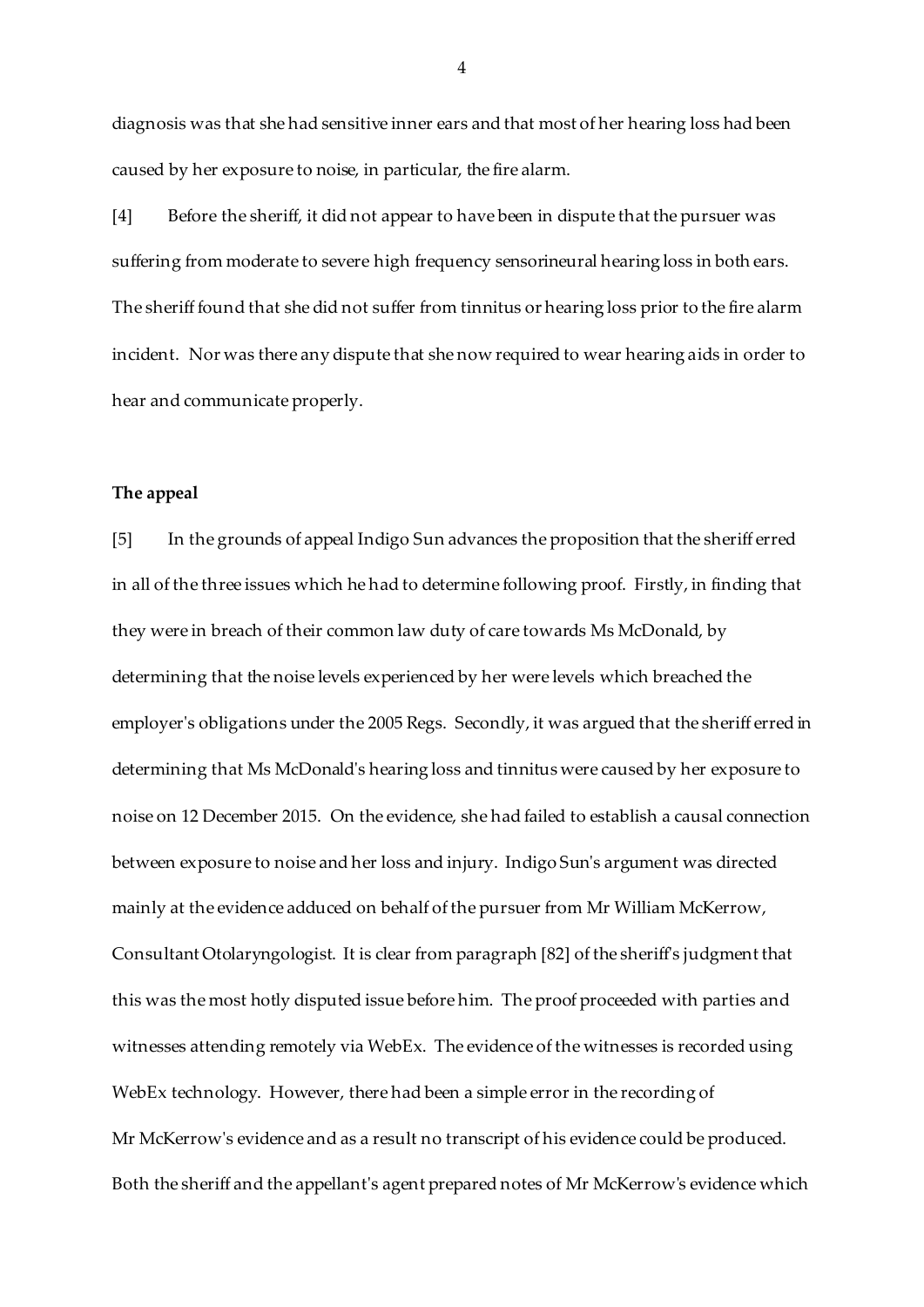was then adjusted by parties under the sheriff's oversight. That note was available for the appeal. Counsel for Ms McDonald was not in a position to agree the appellant's proposed transcript from line 18 on page 13 to line 2 on page 15. During Mr McKerrow's evidence on that particular section of his evidence, counsel had been sharing his screen, on which was displayed Mr McKerrow's report, with both counsel for Indigo Sun and the court. As a result he was unable to type his own notes and his instructing solicitor's notes lacked detail. It is accepted that the reconstituted transcript properly represents the tenor of Mr McKerrow's evidence.

[6] The third ground of appeal is directed against the sheriff's approach to quantification of loss, in particular, in determining Ms McDonald is entitled to the cost of privately purchased hearing aids throughout her life. The pursuer had failed to lead evidence which would allow the court to compare the relative advantages and disadvantages of the hearing aids currently used by the pursuer against any alternative hearing aids available on the NHS and privately purchased hearing aids. Accordingly, the sheriff fell into error in concluding that it was reasonable for Ms McDonald to be provided with the particular hearing aids recommended by Mr Bradford of Hidden Hearing namely the Oticon OPN S1 Mini rite and the CIC Oticon OPN2.

#### **First ground of appeal – breach of duty**

[7] Counsel for Indigo Sun proposed that the appeal should be sustained on this ground. The sheriff erred in determining that the evidence established noise levels which were in breach of the 2005 Regs and that consequently Indigo Sun were in breach of their common law duty towards Ms McDonald.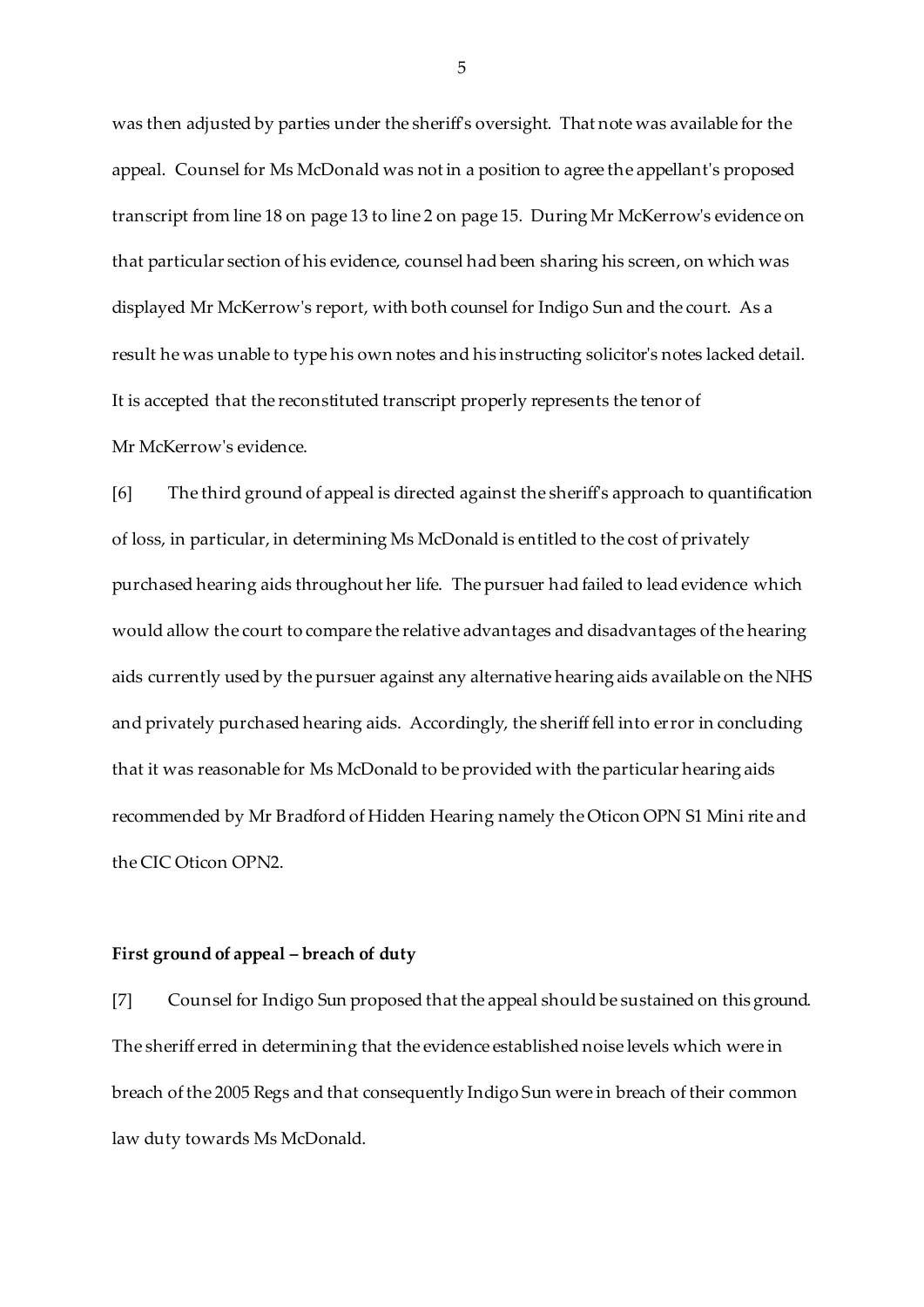[8] The particular circumstances of the noise exposure, being a single exposure on the particular date in question, does not justify the application of a daily personal exposure level (LEPd) measurement. The sheriff erred in applying the daily exposure level. There was no suggestion that Ms McDonald had been exposed to noise at work on other occasions. Consequently, Ms McDonald's daily exposure to noise would vary markedly from one day to the next making it inappropriate to use a daily personal exposure level. Had the sheriff applied the weekly personal noise exposure level (LEPw) there was no breach of the 2005 Regs. Even if the sheriff is correct to analyse the regulations in such a way that LEPd is the default position it is nevertheless inappropriate to use that measure given the circumstances of the pursuer's exposure to apply that measure.

[9] Counsel for Ms McDonald commended the sheriff's reasoning and interpretation of the regulations at paragraphs [73] and [74] in his judgment. The lower exposure action value stipulated by Regulation 4(1)(a) of the 2005 Regs is 80dB(A). If Ms McDonald was exposed to noise in excess of that level on either basis her employer was in breach of the duty of care owed to her if Regulations 5(1) and 7(1) were engaged: that is failure to conduct a risk assessment and failure to make hearing protection available on request. It was not suggested that a risk assessment had taken place or that protection was available to Ms McDonald. The sheriff's reasoning for accepting that LEPd was not only the correct method of calculation of the level of noise in the circumstances of this case but was the default level is rational. The 2005 Regs stipulate a lower exposure action value of 80dB(A) due to there being a foreseeable risk of injury. Exposure above 80dB(A) presented a foreseeable risk of injury. An employer was able to avoid a breach of the 2005 Regs by the simple measure of removing the source of the noise or removing the employee from the noise or by providing hearing protection. These precautions were not adopted in this case.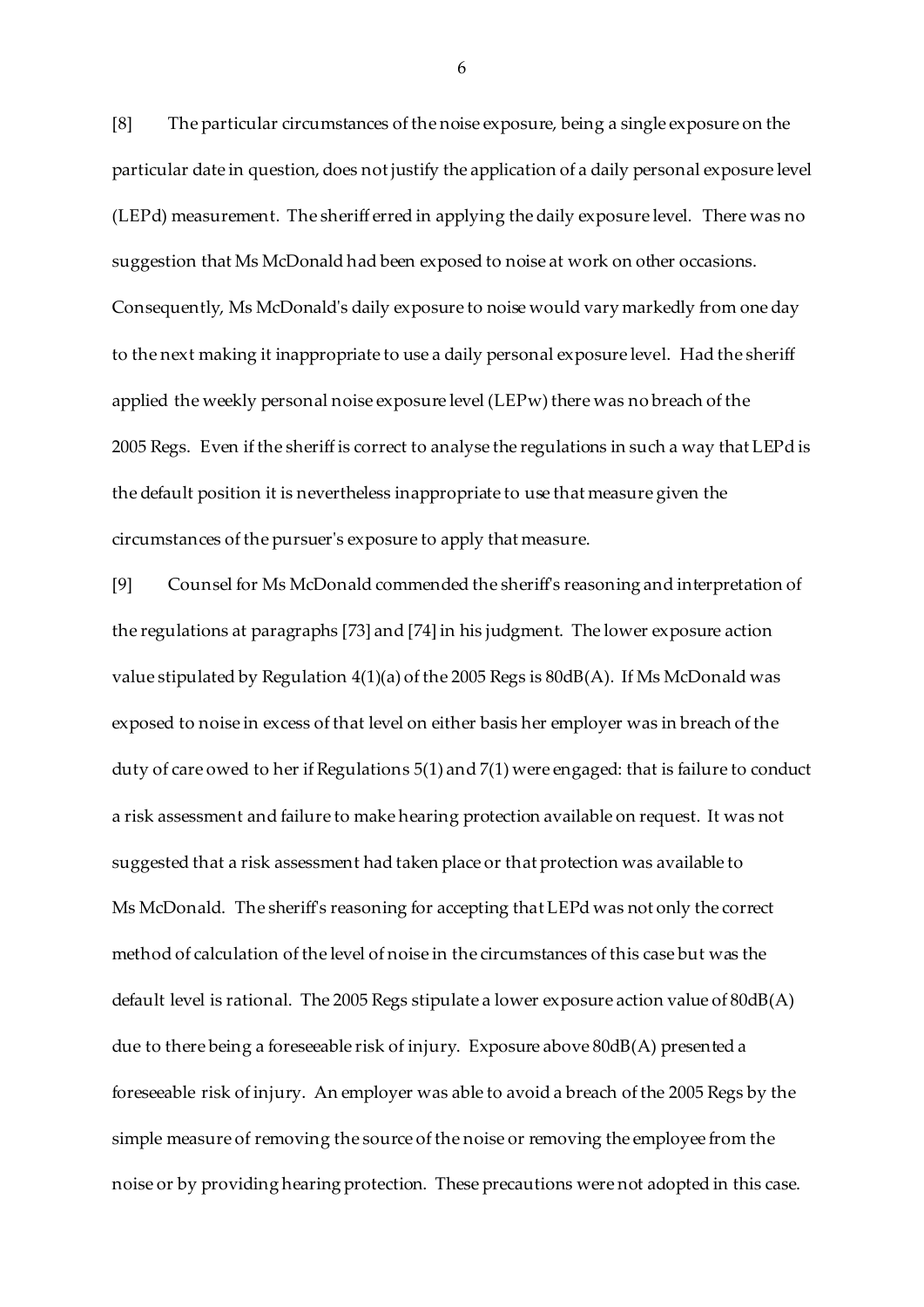It is irrelevant whether the exposure to noise was single incident trauma or over a prolonged period of time.

#### **Decision on breach of duty**

[10] The sheriff made a finding that Ms McDonald was exposed to an average noise level of 82.3dB(A) LEPd on 12 December 2015 based upon the evidence of Mr Bowdler, an Acoustic Consultant, who took measurements at the locus using a calibrated sound level meter in July 2019 (finding in fact [18]). The readings were taken from a position behind the reception desk where Ms McDonald would normally be seated whilst working at the salon. That noise reading exceeds the lower exposure action value in terms of Regulation 4 of the 2005 Regs. Regulation 4 prescribes lower and upper exposure action values of 80dB(A) and 85dB(A) respectively. The purpose of the regulations is to protect persons against risk to their health and safety arising from exposure to noise at work. Mr Bowdler gave evidence under cross examination that if the noise exposure in this case, as measured by him, was adjusted so as to calculate it on a weekly personal noise exposure then the result would be 75.8dB(LEPw). On that basis, counsel for Indigo Sun submitted that had the sheriff assessed the noise exposure on a weekly basis the lower exposure action value would not have been exceeded. As there was no dispute as to the levels of noise exposure presented by Mr Bowdler in his evidence the question of which method of determining personal noise exposure ought to be the operative one was crucial to fault. The sheriff's analysis of this issue may be found in paragraphs [70] to [74] of his judgment. The sheriff considered the terms of EU Directive 2003/10/EC which was implemented in domestic law by the 2005 Regs. It is noted that the quotation from Article 3(3) of the directive in paragraph [73] of the sheriff's judgment ought to have the word "working" inserted on the second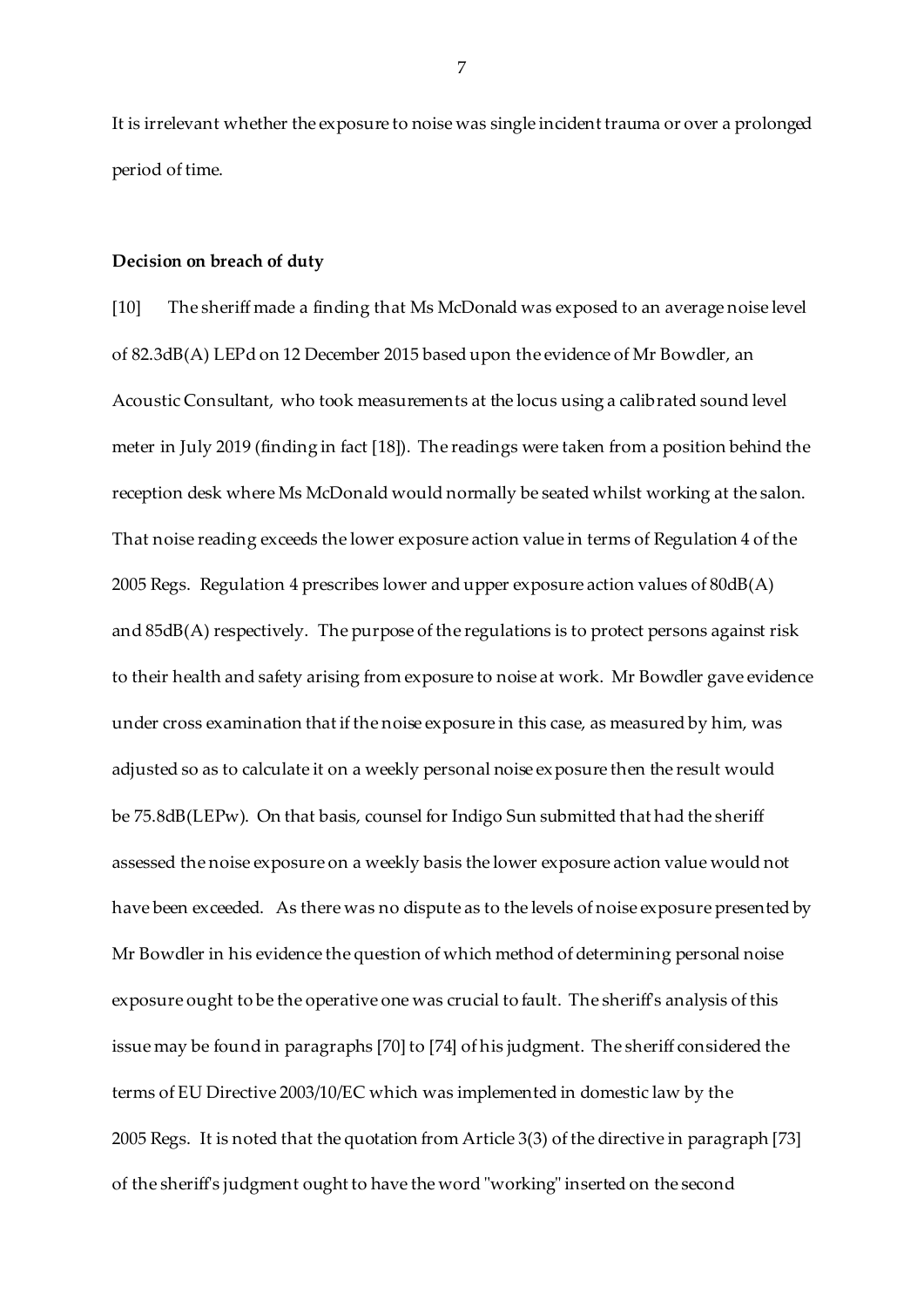line between the words "One" and "day" emphasising, of course, that the directive is concerned with exposure to noise at work as are the 2005 Regs.

[11] Article 3 of the EU Directive and Regulation 4 of the 2005 Regs clearly anticipate the situation where the employee's exposure to noise varies markedly from one working day to another. In that situation an employer may use weekly personal noise exposure rather than daily personal noise exposure values. In our opinion, the sheriff was entitled to read the directive and the regulations to the effect that the daily measure would be the default position subject to duly justified circumstances. In this case Ms McDonald is a part-time worker who is not employed 5 or 7 days a week at the salon. When working as a salon assistant and receptionist she is not normally exposed to significant noise levels. Nonetheless, it cannot be suggested that the regulations do not apply to single exposure noise incidents (see *Goldscheider* v *Royal Opera House Covent Garden Foundation* [2019] EWCA Civ 711). The regulations are clearly concerned with the risk to an employee's health of exposure to noise at work. LEPd is calculated over an eight hour working day. The pursuer was a part-time worker whose shift on the Saturday in question was between 9am and 1pm exactly half of the LEPd measure of the working day. LEPw is a calculation based on 5 working days of 8 hours. We therefore cannot see any justification for adopting a weekly average to assess the noise exposure level for an employee who is usually working a half shift on a Saturday and not normally exposed to noise. To use LEPw would distort any evaluation of the noise to which Ms McDonald was exposed. If LEPw was adopted the pursuer's noise exposure would be based on an artificial formula by including days when she would not be working and therefore not exposed to any workplace noise. The court requires to take account of the purpose of the regulations and to achieve, as far as possible on the evidence available, the measure which best represents the noise to which the pursuer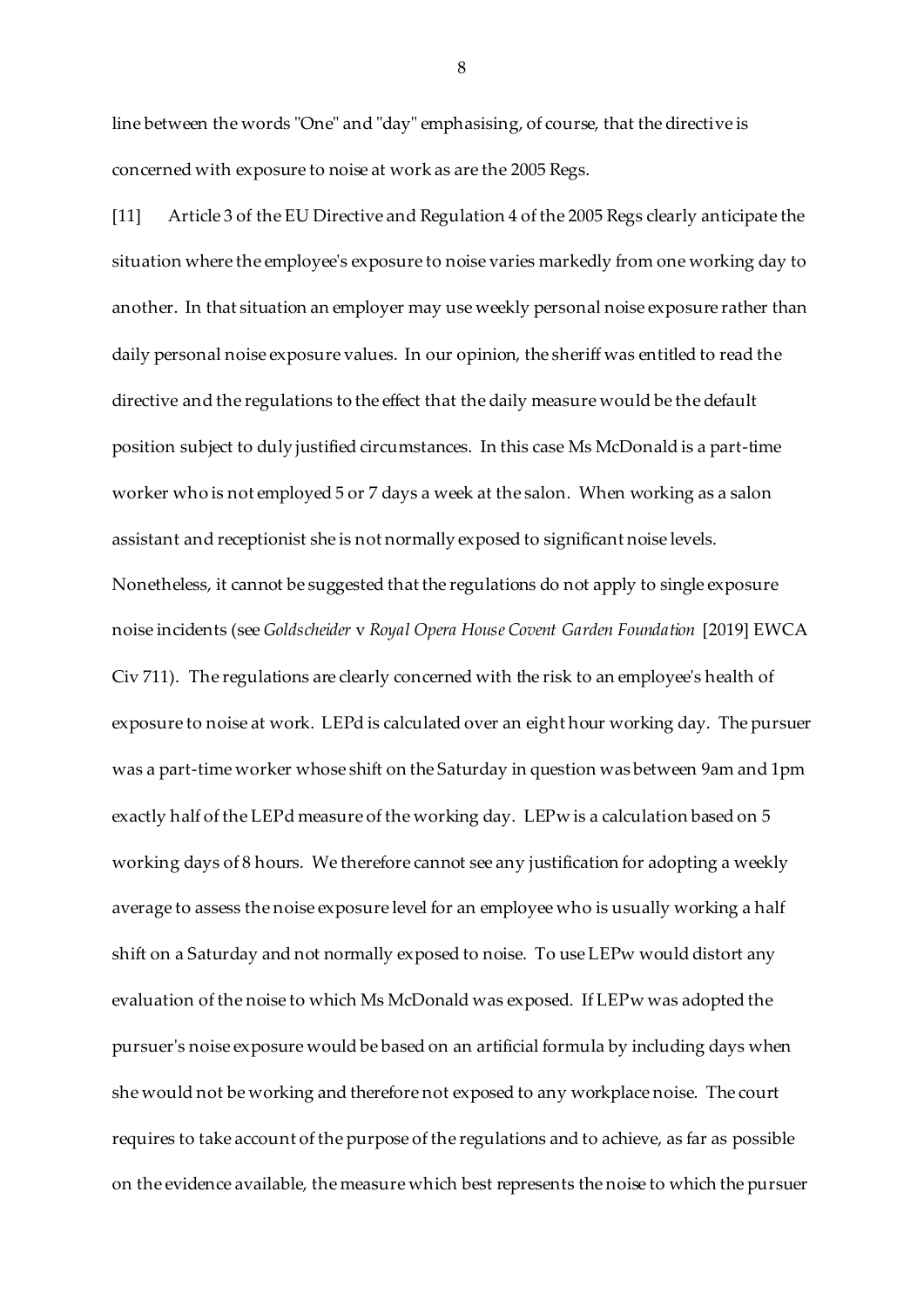was exposed on the day in question. As this was patently a single exposure to high noise levels it would be manifestly illogical and inaccurate to adopt a measure which appears to average the noise levels over a full working week when Ms McDonald, a student, did not work other than part time usually at a weekend. This would distort the measurement of the noise from the alarm by, in effect, diluting the noise levels to which she was actually exposed on the day in question. In our opinion, the sheriff was correct to conclude that LEPd was the more appropriate measure of Ms McDonald's exposure to noise given her working pattern and the single value exposure to high noise levels. It follows that using LEPd the noise measurement is 82.3dB(A) and the obligations incumbent on an employer in terms of Regulations 5, 6 and 7 of the 2005 Regs were engaged as the lower noise value is exceeded. It was not suggested that Indigo Sun had carried out any assessment of risk as required by Regulation 5(1) and therefore did not trigger the requirement to identify the measures which an employer should take to comply with the regulations. Regulation 6(1) is concerned with the elimination or reduction of the risk of exposure to noise. No steps were taken to isolate or otherwise deal with the noise of the alarm when it sounded. There had been a similar incident the day prior. The steps eventually taken by the manager to reduce the noise did not achieve elimination of the risk. Ms McDonald could have been instructed to leave the premises but no such instruction was given. On the contrary, it appears she was instructed to remain despite the continuing noise from the fire alarm which even in its diminished form was still above the lower exposure action value. At paragraph [79] the sheriff concludes:

"Given those breaches of the regulations, it is a small step in this case, to conclude that the defender was also in breach of its duty at common law to take reasonable care for the safety of the pursuer and not to expose her unnecessarily to risk of injury. I consider that in this case compliance with the regulations founded on is something that a reasonable employer would do in order to comply with its duty of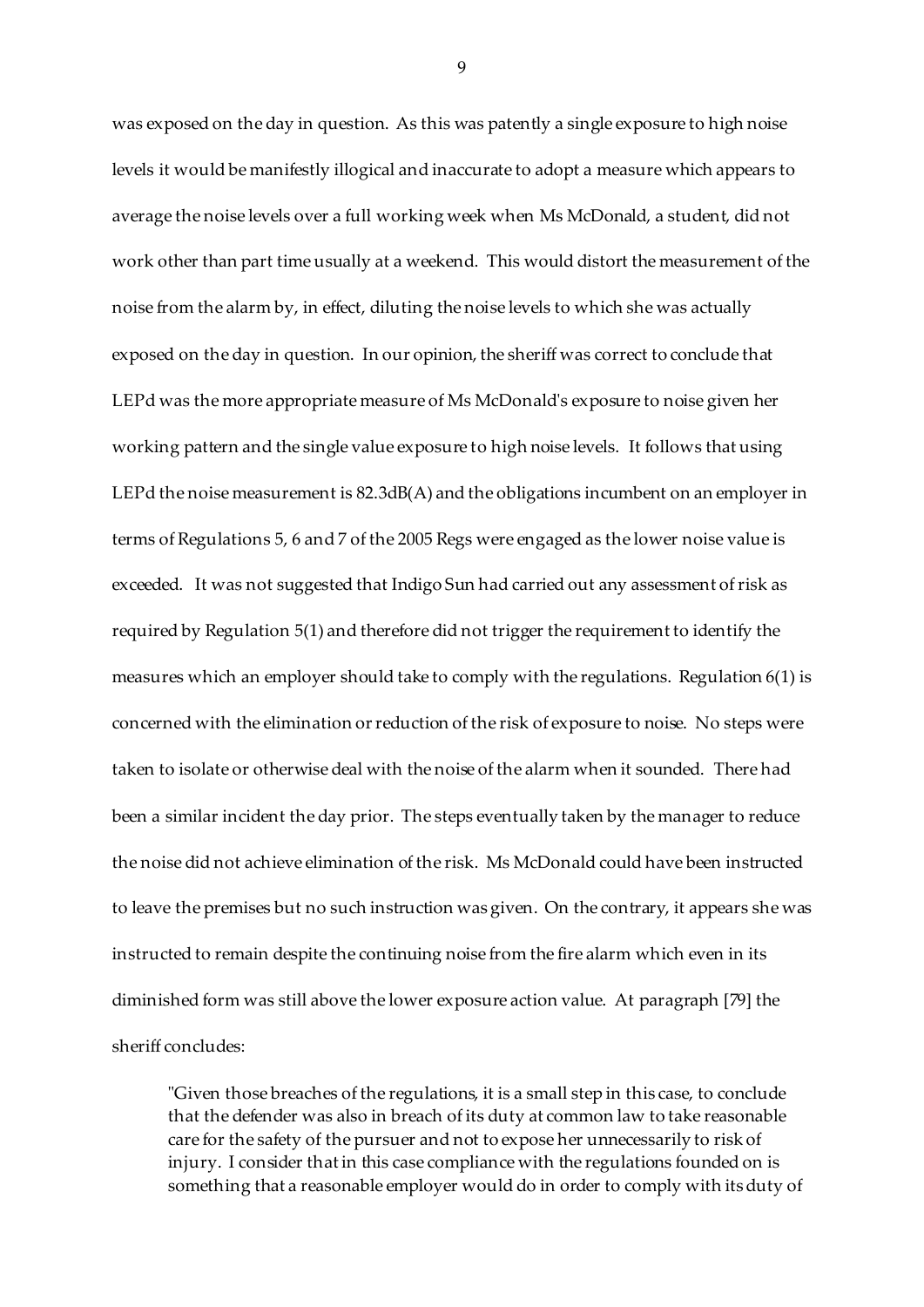care at common law and that in breaching the regulations in the manner indicated they also breached their common law duty of reasonable care owed to the pursuer."

We consider that the sheriff was entitled to reach that conclusion. Indeed, it was not suggested that any breach of the employer's statutory duty in terms of the 2005 Regs would not translate to a breach of common law duty. For these reasons we do not accept the submission advanced on behalf of Indigo Sun in respect of (i) measurement of noise exposure and (ii) breach of duty.

### **Second ground of appeal – causation**

[12] Counsel for Indigo Sun submitted that the sheriff was not entitled to find that Ms McDonald suffered hearing loss and tinnitus as a result of her exposure to noise on 12 December 2015. The evidence, properly analysed, could not establish a causal connection between the noise to which she was exposed that day and any hearing loss which she may have suffered.

[13] The focus of counsel's submission was the opinion evidence given by Mr William McKerrow, Consultant ENT Surgeon, who had examined Ms McDonald and gave evidence as to the nature and cause of her hearing loss and tinnitus. The pursuer's case is predicated on his opinion. In both his written report and his oral evidence in chief, Mr McKerrow was of the opinion that there was a causal connection based on satisfaction of all three requirements of the "*Coles Criteria" (Guidelines on the diagnosis of noise–induced hearing loss for medicolegal purposes by Coles, Lutman and Buffin (2000)*). These criteria constitute the foundation to his opinion that there was a causal link. However, in cross examination, he conceded that two of the three requirements of the Coles Criteria were not entirely satisfied in Ms McDonald's case. Notwithstanding this concession Mr McKerrow considered that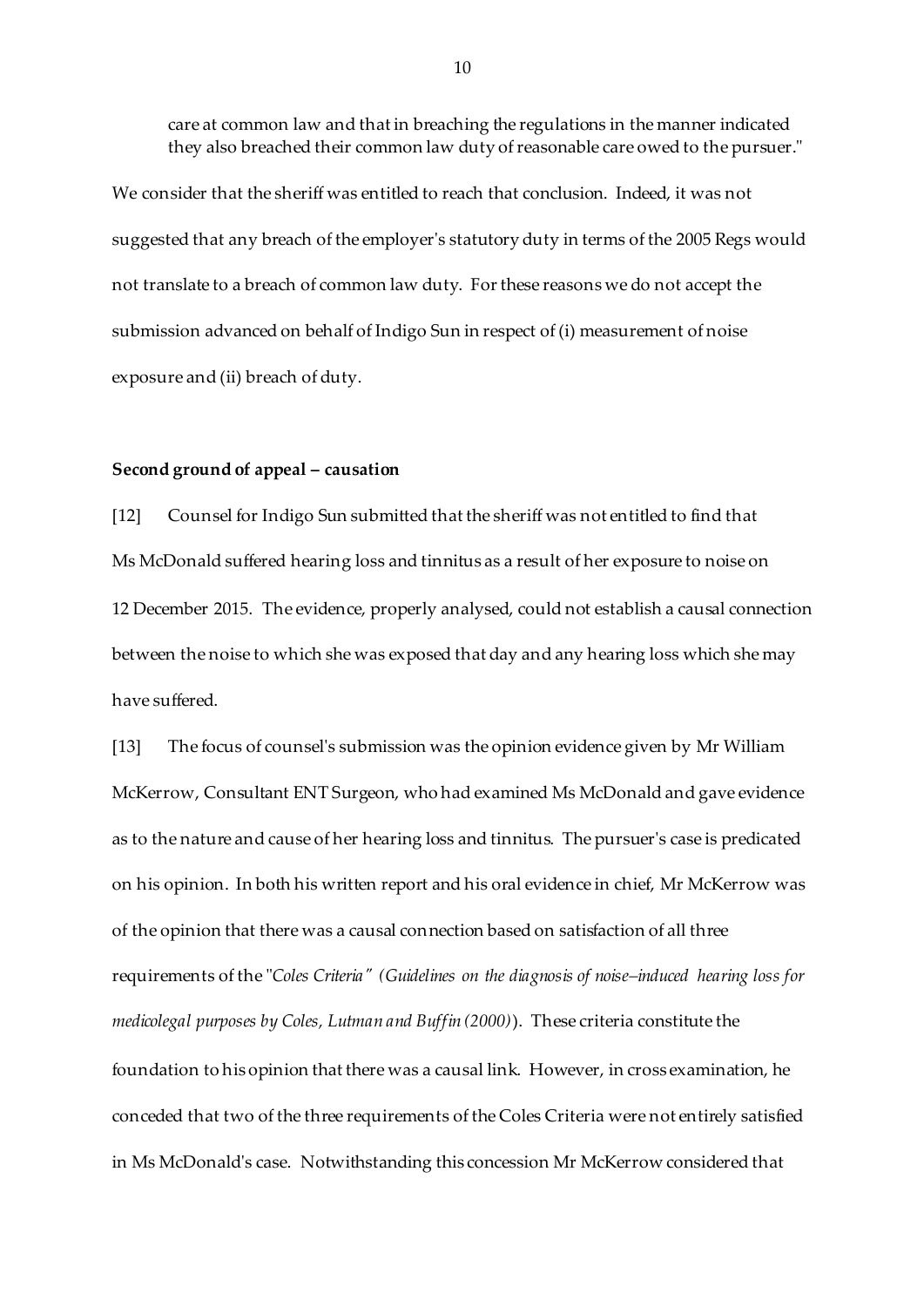Ms McDonald's hearing loss was noise induced. The first of the requirements was met namely, high frequency hearing impairment, however requirements two and three were not satisfied. The second requirement is noise exposure. Ms McDonald had been exposed to noise between 80dB(A) and 85dB(A) rather than noise levels greater than 85dB(A). The second requirement (sub-category R2A) stipulated that the lower limit of noise exposure to meet this requirement is an equivalent LEPd of not less than 85dB(A). Mr McKerrow accepted that there was no evidence of an LEPd of a minimum of 85dB(A). Furthermore, the third requirement is a notch in the audiogram at 3-6Khz. Mr McKerrow agreed that the third requirement was not met, on the balance of probabilities, in relation to Ms McDonald's right ear. Nonetheless, Mr McKerrow considered there was a causal link given the history, presentation and taking into account all the circumstances. Although Mr McKerrow had relied on Coles in his medico-legal report, when it came to cross-examination and reexamination he indicated that Coles was not the only criteria. It follows that Mr McKerrow's unchallenged evidence in the form of his report and evidence in chief was, at best, in error or, at worst, intentionally misleading. The sheriff was in error in admitting Mr McKerrow's evidence as to causation having departed from his report and his evidence in chief. There was, accordingly, no basis upon which the sheriff was entitled to conclude that a causal link was established. Mr McKerrow's evidence should not have been given any weight and amounts to no more than an "unsubstantiated *ipse dixit*" (*Kennedy* v *Cordia (Services) LLP* [2016] UKSC 6 paragraph 48). The sheriff fails to give adequate reasons for admitting Mr McKerrow's evidence.

[14] Counsel for Ms McDonald pointed out that there was no dispute that Ms McDonald suffered bilateral sensorineural hearing loss and tinnitus. Whether she had proved a causal connection between the exposure to noise and hearing loss/tinnitus was a question of fact for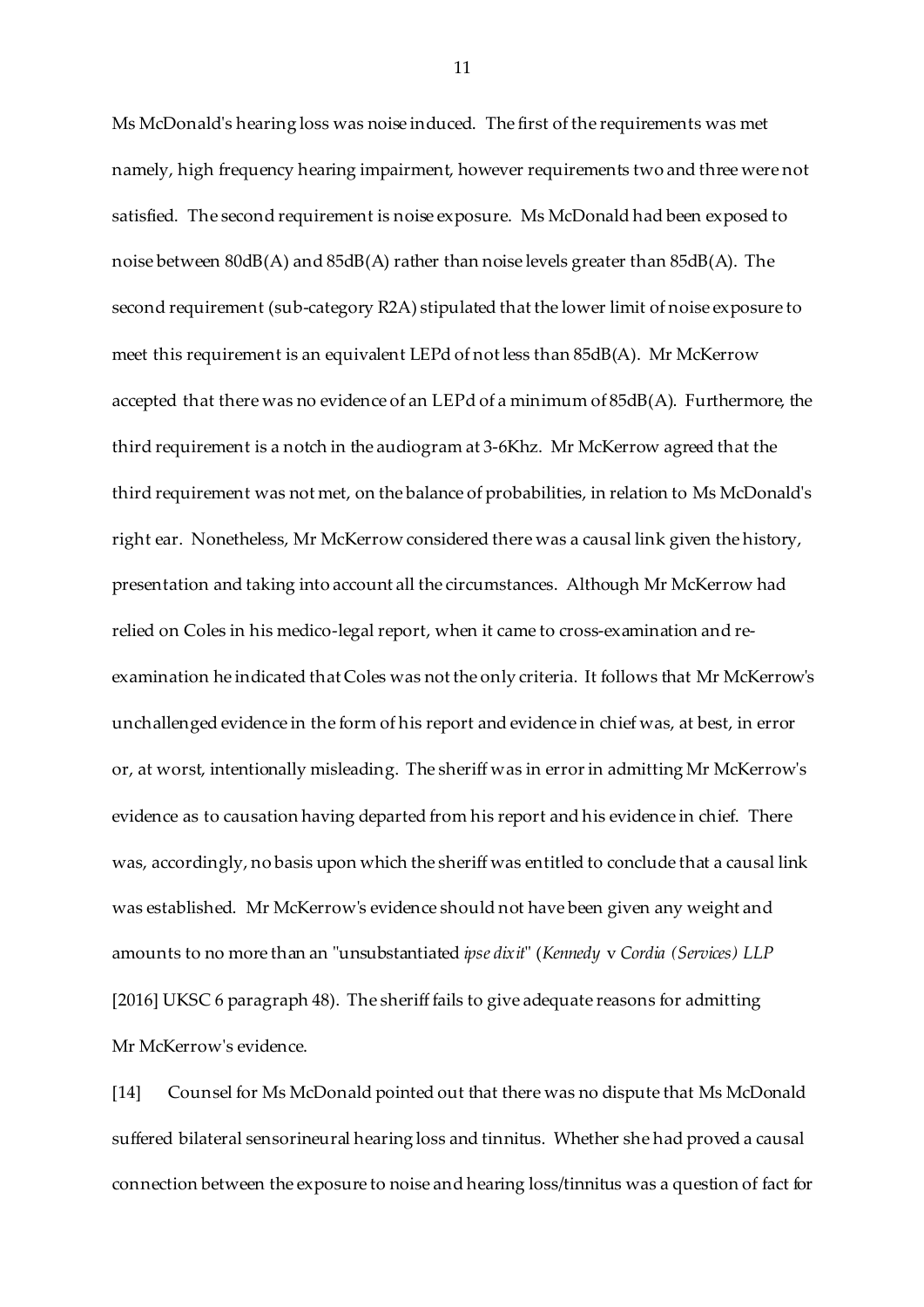the sheriff which does not, of necessity, require medical opinion. There was sufficient evidence from Ms McDonald herself, her mother and Amelia Newton, her friend, who all speak to the immediate onset of tinnitus and associated hearing loss following events on 12 December 2015. She had submitted to tests which ruled out other causes of hearing loss (finding in fact [30]). Having excluded other causes there was no plausible explanation other than the exposure to noise on 12 December 2015. This was the working diagnosis of Professor Laing who had been asked by Ms Isa, the ENT specialist, to assess Ms McDonald and give an opinion as to the cause of her hearing loss and tinnitus. His opinion is available in the medical records which are agreed. Accordingly, the sheriff had adequate material on which to make a finding as to causation. Having made the causal link between noise exposure and hearing loss the sheriff assesses the evidence given by Mr Swan the defender's medical expert. He is a Consultant Otologist. Mr Swan is of the view that the pursuer had progressive congenital hearing loss with nothing in her history to suggest that her hearing loss was caused by the noise exposure. Mr Swan comes to that opinion without reference to the Coles criteria. The sheriff assesses Mr Swan's evidence at paragraphs [89] – [92] and analyses Mr Swan's conclusions at paragraphs [105]–[110] deciding that there is no basis for Mr Swan's conclusion that Ms McDonald has progressive congenital hearing loss. There was nothing to support that conclusion in the medical records or in her history. The sheriff therefore rejected Mr Swan's evidence on causation. The sheriff was entitled, based on the evidence of the lay witnesses and the medical records to make his findings in fact and findings in fact and law as to causation. These findings should not be disturbed.

[15] Counsel for Ms McDonald reminded the court about the lack of transcript. An appellate court should be slow to reject an expert whose evidence has, in material respects, been accepted by the sheriff. The sheriff analyses the evidence given by Mr McKerrow both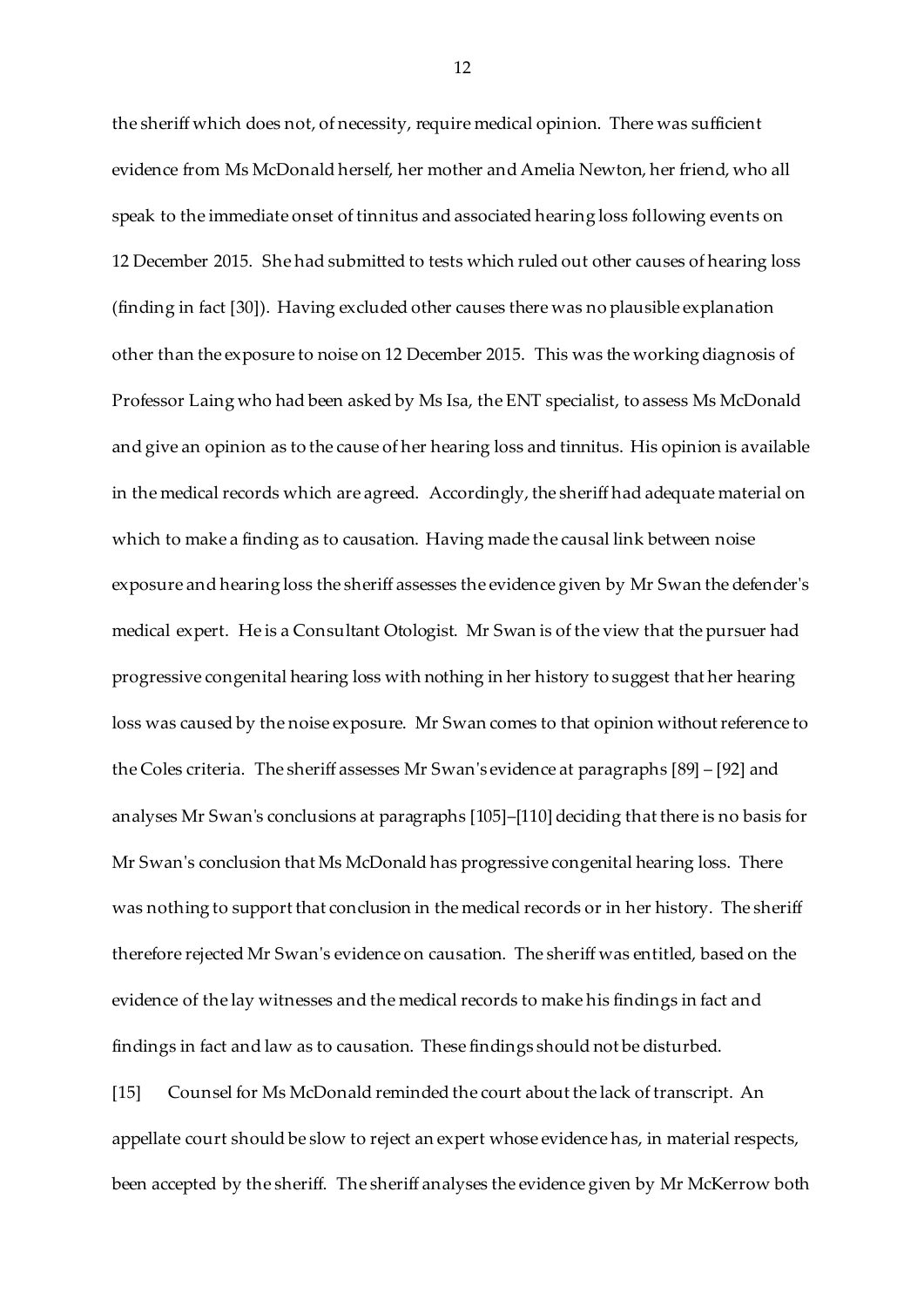in his report and his oral evidence from paragraphs [111]–[113] and paragraph [115]. Unless satisfied that the sheriff was plainly wrong in his approach to the evidence as to causation, not solely the medical evidence, then an appellate court should defer to the sheriff's analysis and assessment of the witnesses. The sheriff has carefully evaluated Mr McKerrow's evidence. He is entitled to consider Mr McKerrow's expertise; his assessment of the pursuer's symptoms and the temporal connection between the noise exposure and the onset of tinnitus and hearing loss. Mr McKerrow was well placed to form an opinion and the sheriff was entitled to accept his opinion overall. In any event the sheriff could conclude that there was a causal connection without Mr McKerrow's evidence. The critical point is that the very injury which the regulations are designed to prevent or to protect against arose in the immediate aftermath of Ms McDonald's exposure to noise. This ground of appeal should be rejected.

#### **Decision on causation**

[16] The action proceeds under Chapter 36 of the Ordinary Cause Rules. The pleadings are therefore brief but sufficiently clear as to the noise hazard to which Ms McDonald was exposed, its duration and that she considers there to be a direct temporal and causal link between the noise to which she was exposed and the injury and loss she sustained. The tinnitus and hearing difficulties are set out at article 5 of condescendence (5.1 solatium). She suffered immediate symptoms with difficulty hearing and tinnitus. She was later referred to an ENT Consultant, Ms Isa, whose testing indicated she was suffering from bilateral moderate to severe high frequency loss of hearing. She was then referred to Professor Laing, Consultant Otolaryngologist, for his opinion as to the cause of her hearing loss.

Professor Laing's working diagnosis is in the medical records (which were agreed and form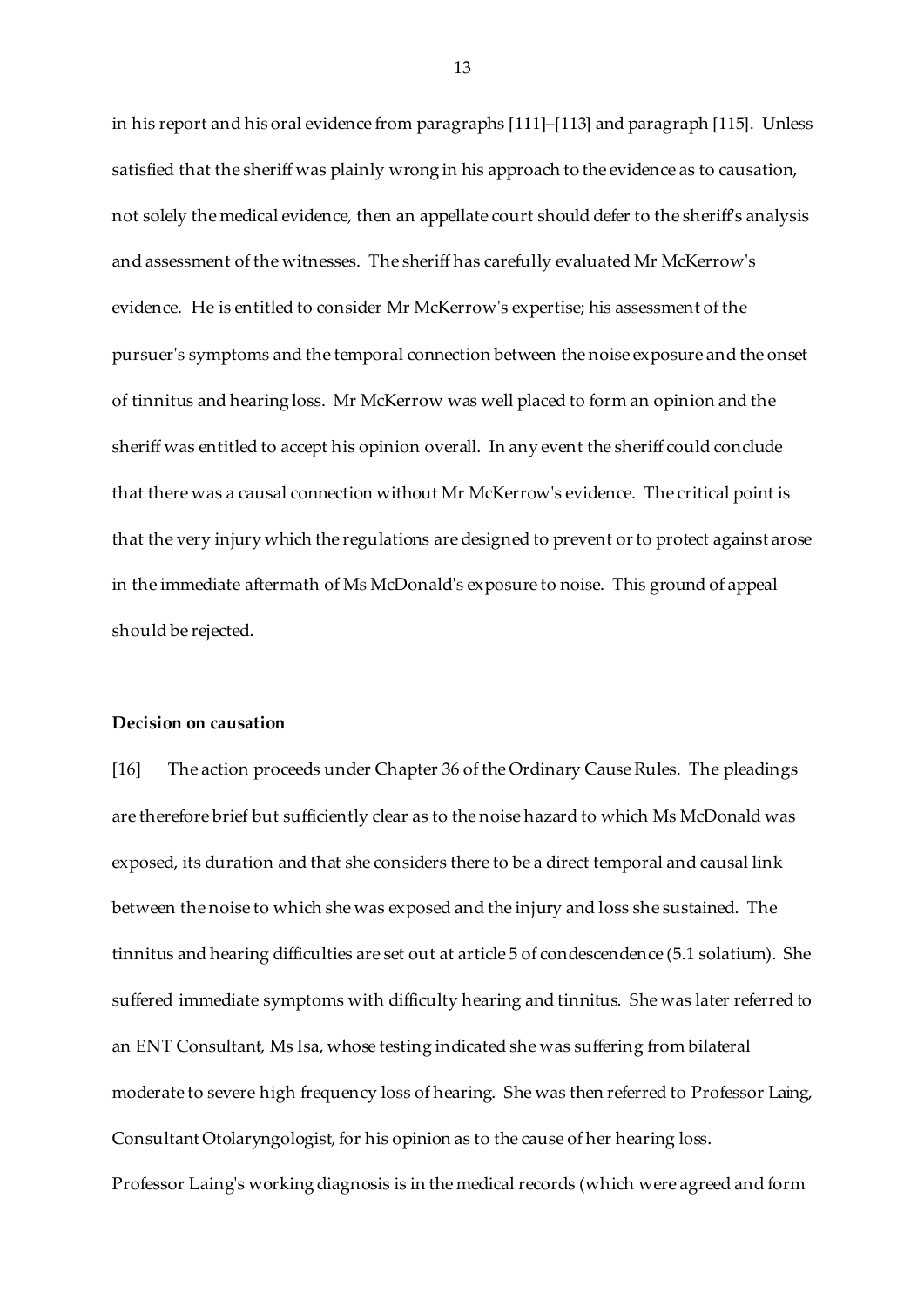part of the appendix to the appeal print). Following proof the sheriff made the following findings in fact:

- [30] Professor Laing saw the pursuer on 27 March 2017 and he arranged further investigations with a view to exploring other causes of the pursuer's sensorineural hearing loss. Blood tests and MRI scans were negative. As at 4 September 2017, Professor Laing's working diagnosis was that the pursuer had sensitive inner ears and that most of her hearing loss had been caused by the exposure to noise.
- [31] Prior to 12 December 2015, the pursuer did not suffer from tinnitus or hearing loss.
- [32] The pursuer suffered from bilateral sensorineural hearing loss and associated tinnitus immediately following, and as a result of, the exposure to noise on 12 December 2015. The pursuer's hearing loss is likely to deteriorate with age. There has been a slight deterioration since the exposure.

These findings in fact together with findings in fact in relation to the noise exposure and also findings in fact [20]–[27] underpin the crucial findings in fact and law as to causation which are expressed as follows:

- [45] On 12 December 2015, the pursuer was exposed to conditions, which gave rise to a significant and reasonably foreseeable risk of injury in the form of tinnitus and hearing loss.
- [46] The history and development of the pursuer's symptoms are consistent with there being a causal link between the exposure to noise and the damage to her hearing.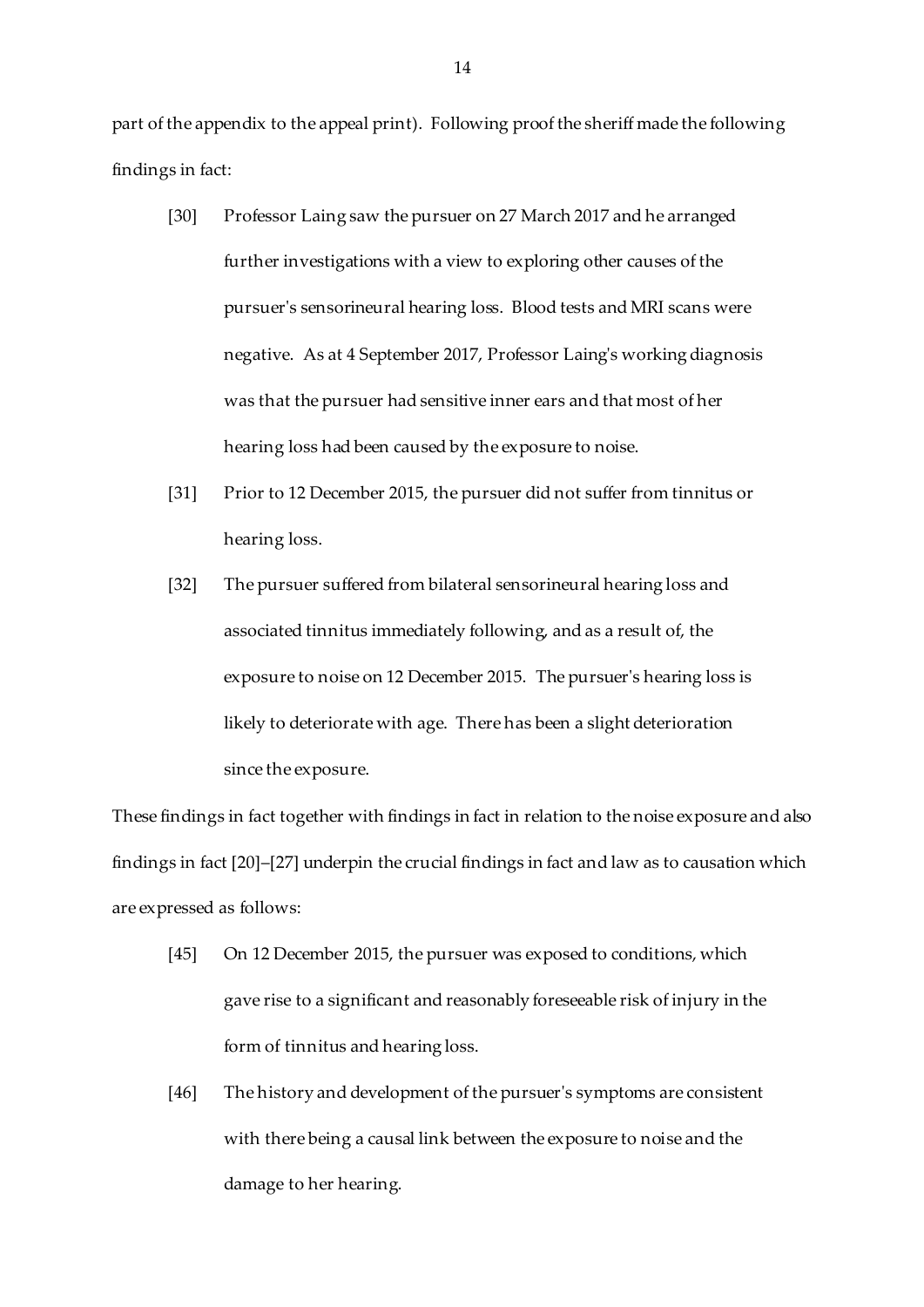[47] It is more likely than not that as a result of the exposure to noise on 12 December 2015 within the defenders (*sic*) premises, the pursuer developed tinnitus and associated moderate to severe high frequency sensorineural hearing loss in both ears.

[17] The issue is whether the sheriff was entitled to come to the conclusion firstly, that Ms McDonald's symptoms and the manner in which they emerged and developed are consistent with there being a causal link between the noise exposure on 12 December 2015 and the damage to her hearing. Was there sufficient evidence that the sheriff was entitled to accept that the exposure to the noise of the fire alarm sounding led to her developing hearing loss and tinnitus in both ears?

[18] Essentially, the issue of causation falls to be decided by the sheriff as a question of fact (*Gardiner* v *Motherwell Machinery & Scrap Company Limited* 1961 SC (HL) 1). The passage

from Lord Guest at page 19 is set out in the sheriff's judgment (paragraph [100]) but

deserves repetition:

"In view of the concession made by the respondents, the question is a pure question of fact whether on a balance of probabilities the dermatitis arose from the appellant's employment; in other words, whether it was more likely that the appellant contracted the disease in his employment than elsewhere. A number of doctors gave evidence on each side. Their evidence disclosed a remarkable diversity of medical opinion, but I do not regard it as a medical question in the sense that it is necessary to decide which body of medical opinion is right. But, regarding the matter as a question of fact, I think that it is more probable that the appellant contracted the disease in his employment and that the judgment of the Lord Ordinary was right."

Therefore, all the material and evidence is available to the sheriff for the purpose of deciding whether there is a causal connection. The sheriff had available to him the evidence of Ms McDonald, her mother and her friend Amelia Newton; the medical experts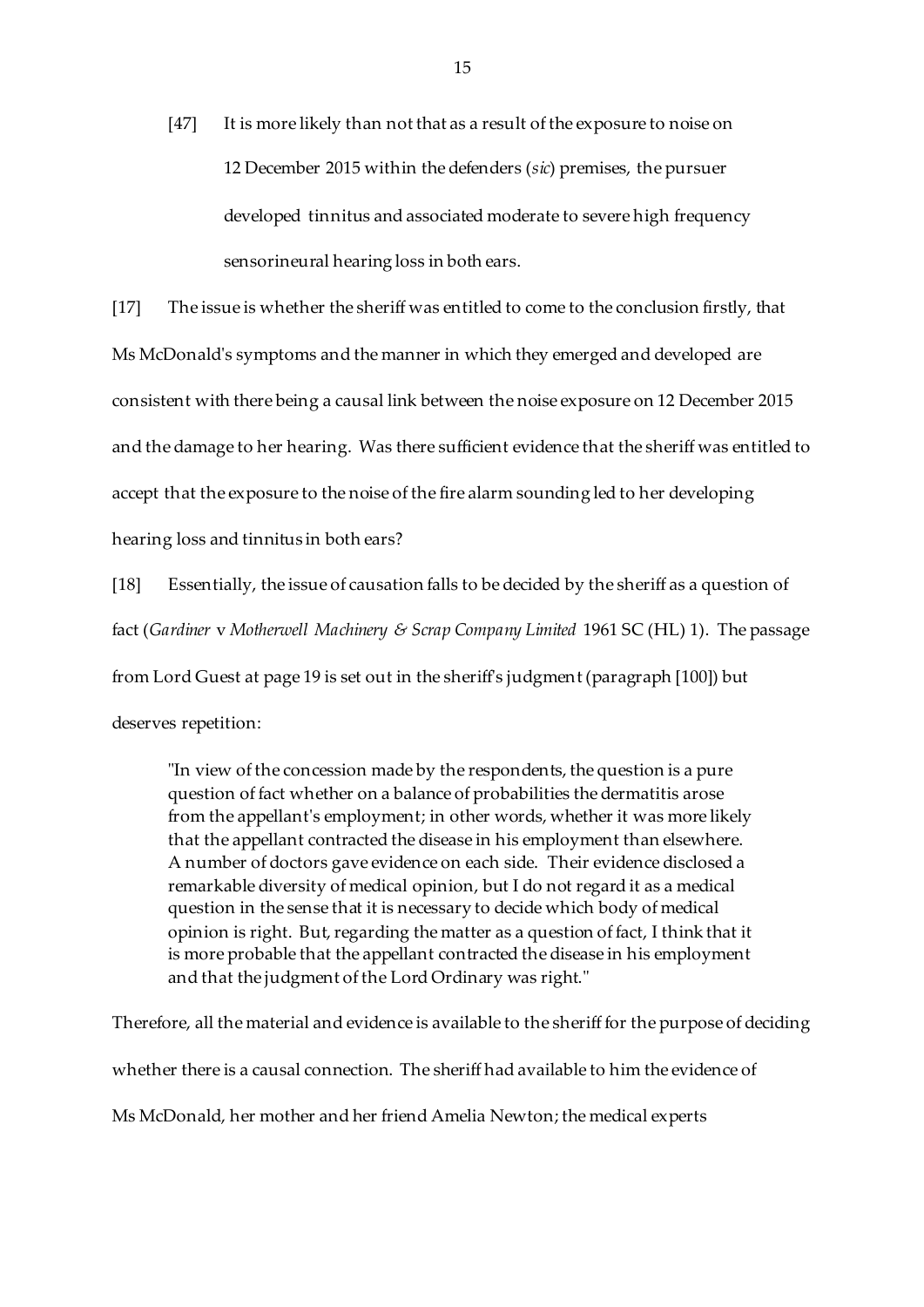Mr McKerrow and Mr Swan together with the acoustic expert, Mr Bowdler and the productions including the medical records.

[19] Ms McDonald's evidence provides that *prima facie* connection between the incident and her symptoms. She immediately had symptoms of tinnitus and associated hearing problems. That is the first and powerful connection in time between the exposure and the symptoms. Her evidence establishes a *prima facie* presumption that her hearing loss was caused by the noise of the alarm. She was 19 and had no hearing problems beforehand. Her evidence about the onset of her symptoms is supported not only by her mother and Amelia Newton, whose evidence was accepted by the sheriff, but also by the medical records. She reported to Ms Isa an 11/12 month history of bilateral hearing loss after exposure to the noise of a fire alarm when she was examined as an outpatient on 14 December 2016 (Appendix page 479). Professor Laing, in 2017, could detect no abnormality from blood tests to account for the hearing loss. His diagnosis in September 2017 was "sensitive inner ears and most of her hearing loss has been caused by the exposure to noise" (Appendix pages 464 and 465 – finding in fact [30]). This evidence taken with the report and evidence of the acoustic expert, Mr Bowdler, is sufficient to allow the sheriff to draw the inference that Ms McDonald's hearing loss and tinnitus were more likely than not to have been caused by her exposure to noise and the consequent breach of duty arising on 12 December 2015.

[20] We reach this conclusion without consideration of the evidence led at proof from Mr McKerrow and Mr Swan. It is necessary to consider that medical evidence now.

[21] Mr McKerrow is a retired Consultant Otolaryngologist who practised as a Consultant ENT surgeon within the NHS between 1986 and 2013. The sheriff records at paragraph [84] in his judgment: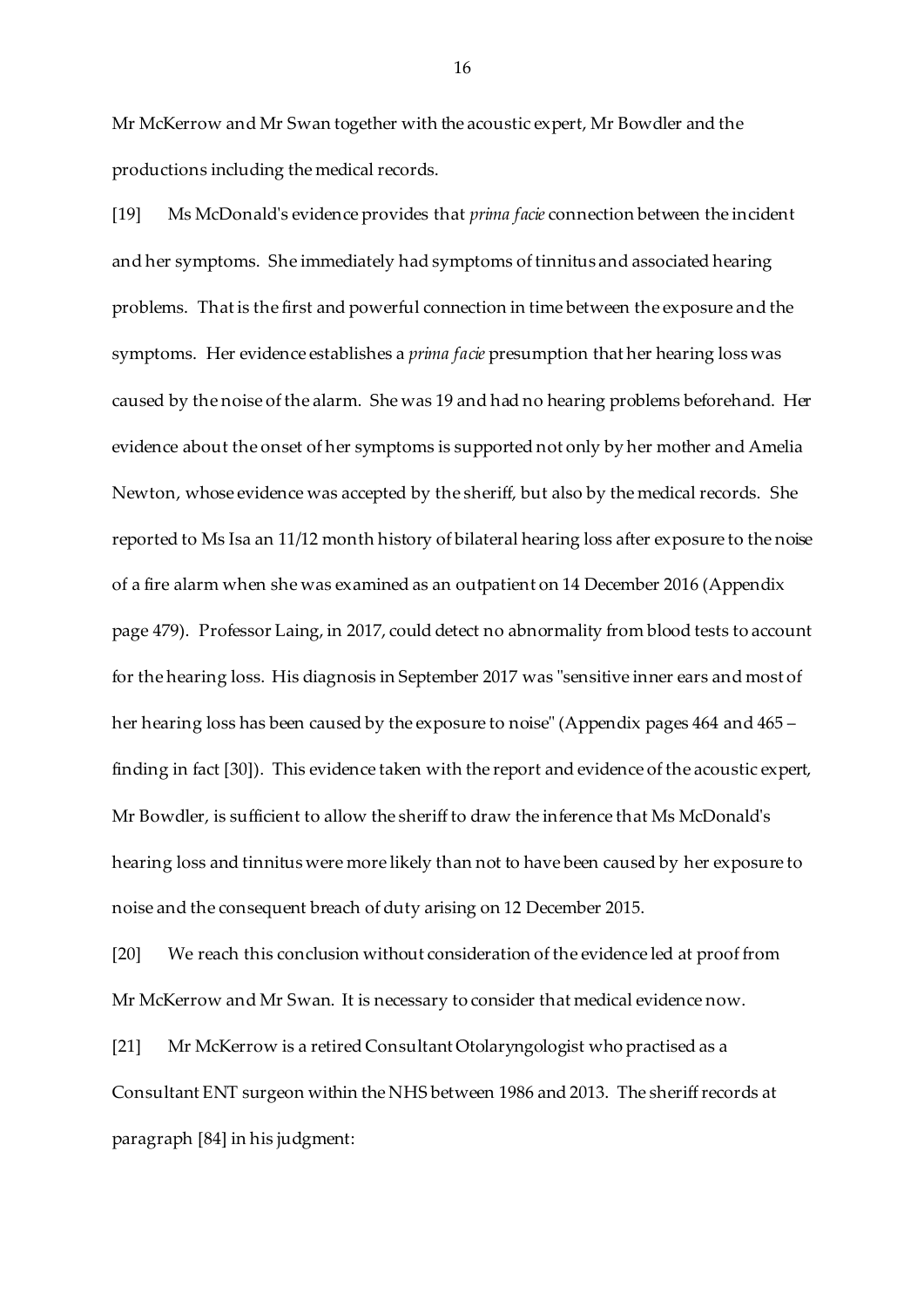"His primary interest and expertise has been in disorders of the ears and hearing and he has lengthy experience of treating such disorders and in providing medical legal reports on industrial deafness. In addition to his clinical experience, he also held a number of positions including Advisor in ENT matters to the Chief Medical Officer of Scotland and chairing the Advisory Board in ENT to the Royal College of Surgeons of Edinburgh. He has also been an examiner in ENT and currently has a role as Associate Post Graduate Dean for NHS Education for Scotland."

This is derived from Mr McKerrow's declaration at the end of his Medical Report dated 13 September 2018. That report was available to the sheriff and was written following an examination of Ms McDonald in Inverness on 12 September 2018. It is headed "Medical Report on Audiological Findings". It gives a summary of the pursuer's history; the examination and the findings following audiometry; diagnosis and his opinion on the cause of Ms McDonald's hearing loss together with a prognosis. In the declaration at the end of the report after setting out his curriculum vitae the author confirms "This report is provided without prejudice or bias for or against the client and is my assessment of the facts as presented to me and my interpretation of the test findings". This is required to allow the court to assess whether the witness's evidence will assist the court in its task of determining whether the noise exposure caused or materially contributed to Ms McDonald's hearing loss and also to assess damages. The court requires to assess whether the witness has the necessary knowledge and experience. These are two of the considerations set out in *Kennedy* (paragraph 44).

[22] In the body of the report Mr McKerrow refers to the accepted method of diagnosis of noise induced hearing loss as described in the publication by Coles, Lutman and Buffin which sets out three requirements for a diagnosis of noise induced hearing loss which are:

R1: High Frequency Hearing Impairment;

- R2: Noise Exposure; and
- R3: Audiometric Configuration.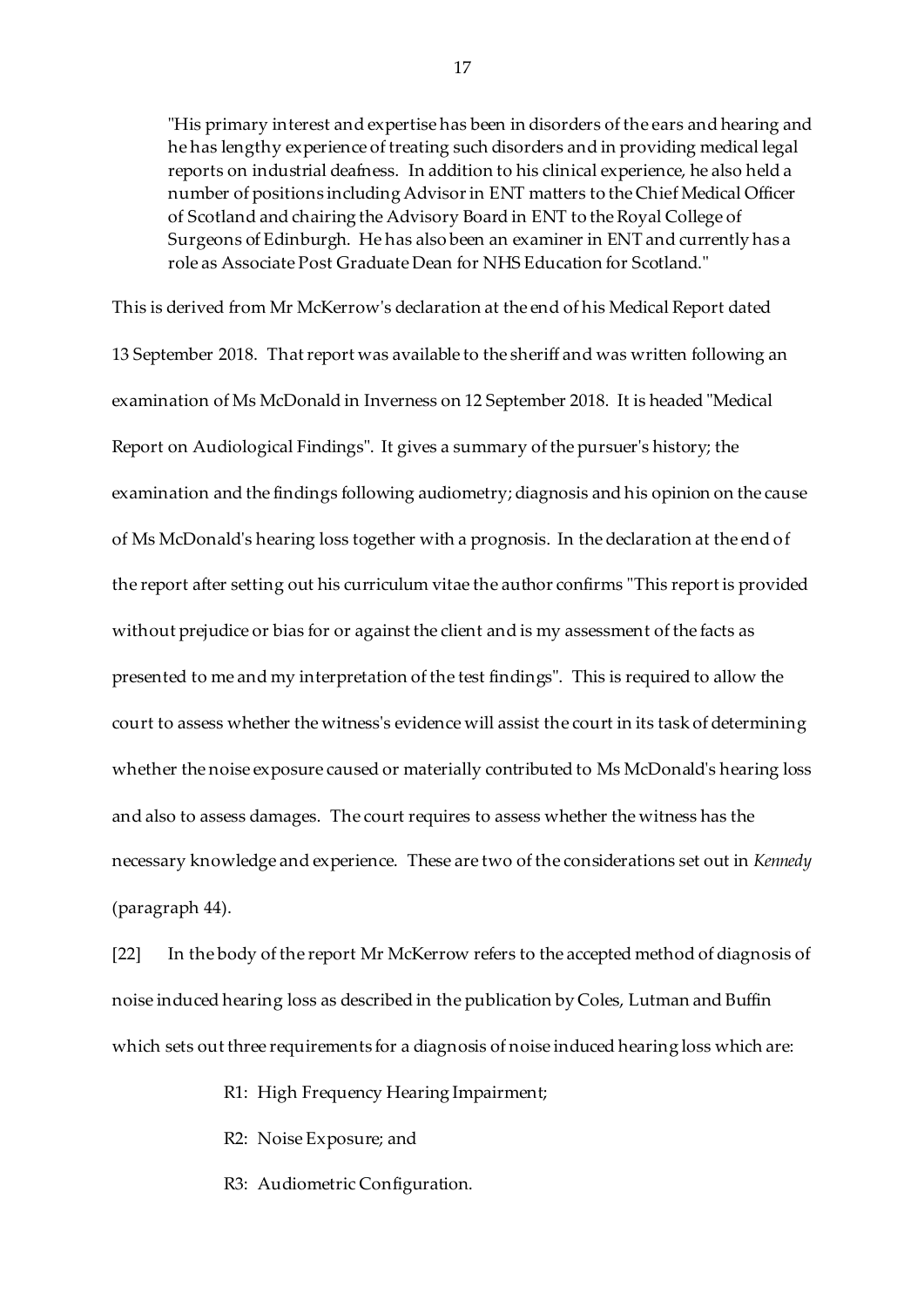In his report, Mr McKerrow indicates that requirements 1 and 2 are clearly met but he qualifies the R3 requirement as the audiometry is not classical for noise induced hearing loss on the right hand side. There is evidence of notching on the left which is highly significant with there being no significant bulge on the right. He goes on to explain "the absence of a notch or bulge to meet R3 (as on the right side) does not preclude the presence of NIHL having an atypical audiometric configuration." Accordingly, it appears from his report that Mr McKerrow accepts that R3 is not strictly met in accordance with the criteria but that Coles confirms that this does not preclude the presence of noise induced hearing loss. Indeed, in his opinion, which is based on his 36 years of experience of treating patients for hearing impairment, on the balance of probabilities Ms McDonald's hearing loss and tinnitus is due to noise damage caused by the incident referred to. Mr McKerrow goes on to say that Ms McDonald was a very reliable witness who gave an account which was entirely consistent with the hospital and GP records which he had perused in detail. He considered that there was no exaggeration and that, indeed, she had dealt with the impairment in a most stoical manner. By way of prognosis, he indicates that there is no treatment available to ameliorate hearing loss with the only treatment being the use of bilateral hearing aids. There would be a slow deterioration with ageing. There was evidence that deterioration with the passage of time is likely to be more rapid in ears already damaged by noise than it would be in ears not so damaged.

[23] Before this court the full force of Indigo Sun's submissions as to causation were directed against Mr McKerrow, his report and the evidence he gave before the sheriff. It was suggested that Mr McKerrow's evidence in the form of his report and evidence in chief could have been intentionally misleading. However, close analysis of the report makes clear that Mr McKerrow accepted that R3 was not met in this case as regards the audiometry of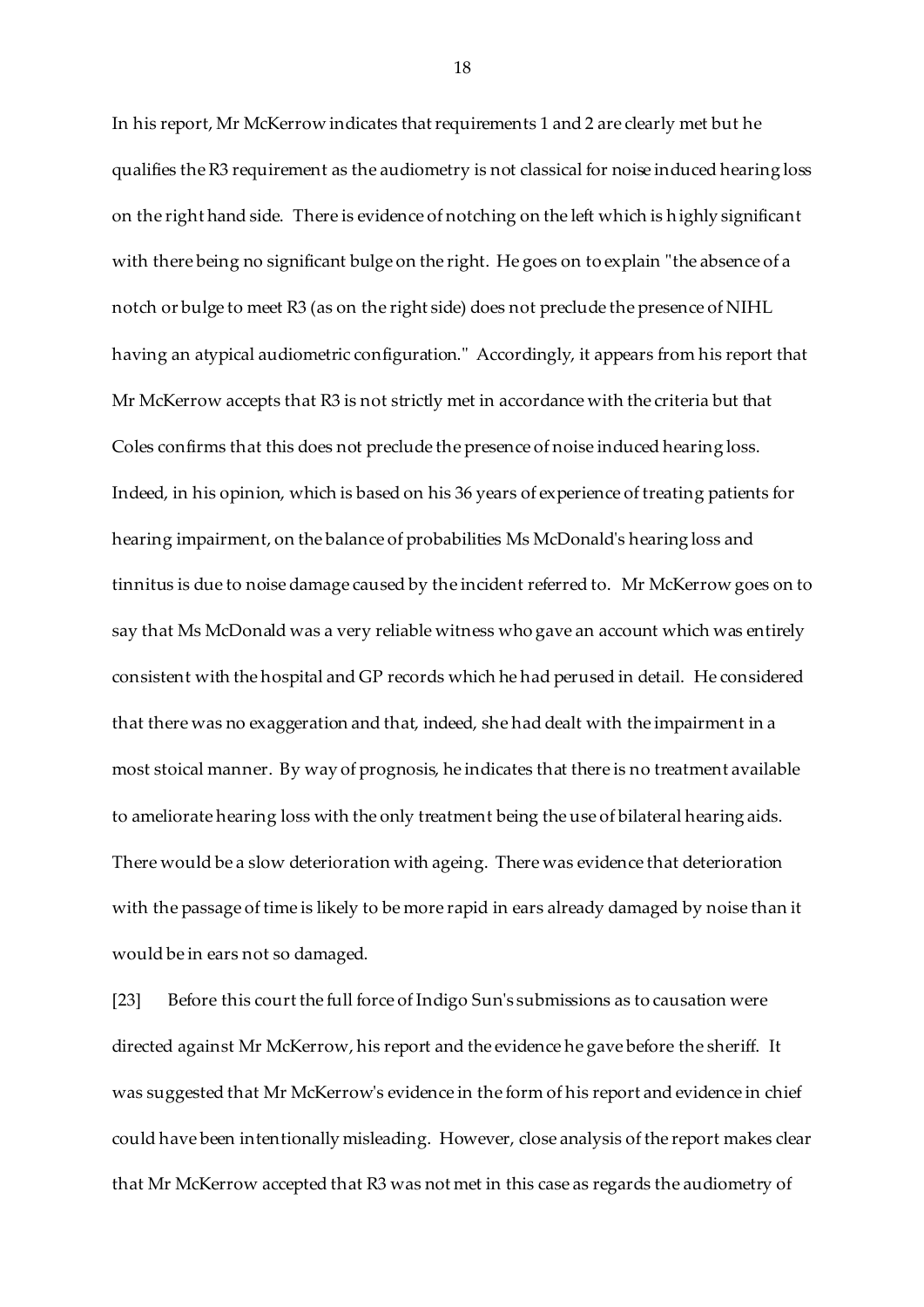Ms McDonald's right ear. Nevertheless, it was his opinion based on his experience, his examination of Ms McDonald and the qualification accepted by Coles that "the absence of a notch or bulge to meet R3 (as on the right side) did not preclude the presence of NIHL, having an atypical audiometric configuration." that, on the balance of probabilities, Ms McDonald's hearing loss was due to noise damage The concession on R3 had already been made in the report. It did not have to be elicited from the witness in crossexamination. Mr McKerrow accepted that he had not quoted the Coles qualification fully. Although the absence of the notch on one side did not preclude this being NIHL, Coles thought that may reduce the likelihood of it being NIHL below the balance of probabilities. He adhered to his opinion as to the cause of Ms McDonald's hearing loss having regard to what Coles said. The principal criticism therefore relates to Mr McKerrow's acceptance of R2 being met in this case namely, as regards the decibel level of noise exposure. It is accepted Mr McKerrow had not had sight of the acoustic expert's report as it had not been prepared at the time of his own report in September 2018. In cross-examination he accepted that the noise level disclosed in Mr Bowdler's report (2019) did not meet 85dB(A).

[24] What then, did the sheriff make of Mr McKerrow's evidence and did he fail to give proper reasons for admitting Mr McKerrow's evidence? The UK Supreme Court in *Kennedy (supra)* set out the considerations which will be important to the court in assessing admissibility when expert testimony is given. Clearly, the evidence of Mr McKerrow being an ENT specialist potentially had a significant bearing on the issues of (i) the extent of Ms McDonald's hearing loss and (ii) its cause. His evidence is relevant to the issues which the court had to determine. Although the issue of causation is a matter of fact medical evidence would carry significant weight. The crucial consideration for the sheriff is whether Mr McKerrow gave evidence which the court could rely on and attach weight to and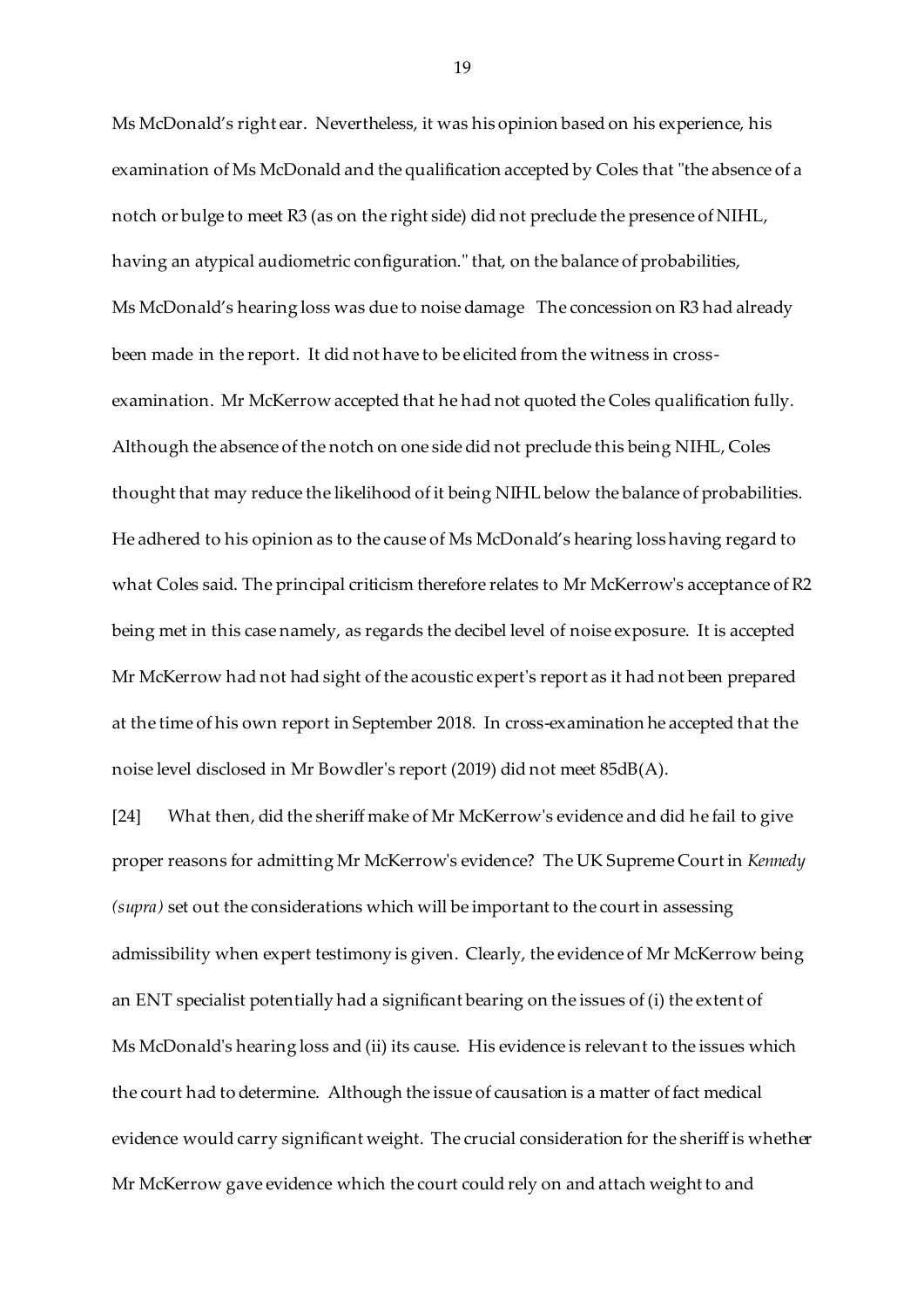whether he was impartial in his presentation and assessment of the history and audiometric evidence available to him. The sheriff assesses Mr McKerrow's evidence at paragraphs [111] to [114]. Mr McKerrow's report pre-dates the report by Mr Bowdler. Although it would have been good practice to provide him with the acoustic expert's report that apparently did not happen. There was justifiable criticism of his acceptance that the third Coles requirement was met even with the 'Coles caveat' as the source was not fully quoted. Mr McKerrow accepted he had omitted to state the Coles qualification in full in his report however the sheriff was unable to conclude that he was being unduly selective. The full text suggested that the absence of a notch on one side does not preclude the presence of NIHL although that may reduce the likelihood below the balance of probabilities. That being so, Mr McKerrow was clear that the fact that the requirement was not fully met does not preclude there being a causal link. It was his view based on the history and presentation of the patient that there was a positive link between the noise exposure and the hearing loss. The sheriff concluded that overall "Mr McKerrow's evidence was given in a satisfactory manner, and I did not gain the impression that he was either lacking independence or impartiality in presenting his report and evidence to the court" (paragraph [113] of the judgment). In the following paragraph the sheriff is critical of parties' approach to lodging of the research underpinning the expert's evidence namely the Coles paper. At paragraph [115] the sheriff then poses the question "what is to be made of Mr McKerrow's evidence on the hypothesis that it is admissible". The sheriff concludes that his evidence as to causation is not fatally undermined by his presentation of his evidence in court. Notwithstanding the concessions he had to make he was clear in his opinion that there was a causal connection and referred in detail to Ms McDonald's history and the development of her symptoms as assessed against his many years' experience of dealing with patients with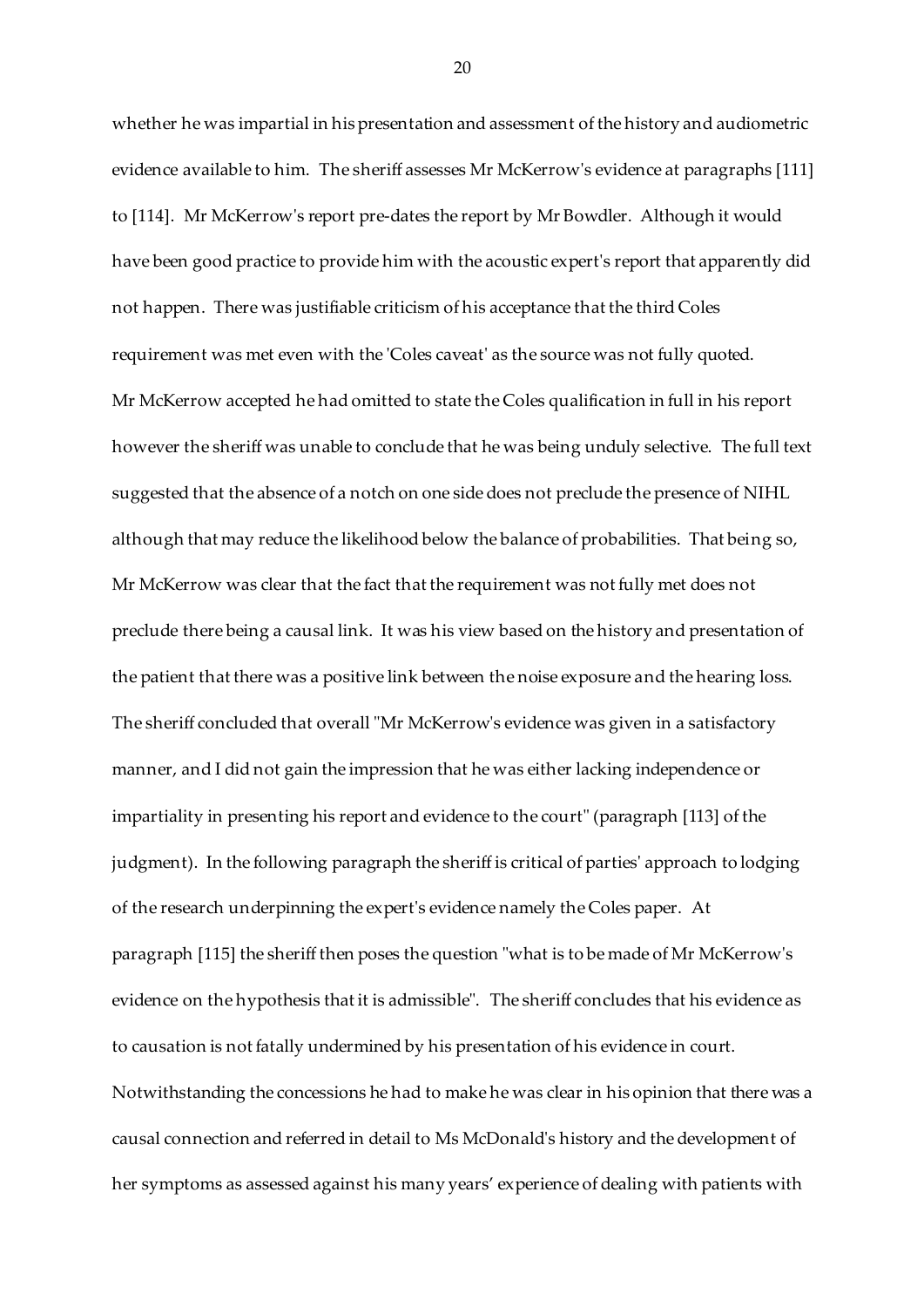hearing loss especially noise induced hearing loss. The sheriff properly accepts that the cogency of the witness' evidence is "to some extent diminished in light of his concessions. However, that does not mean that it should necessarily be rejected or accorded little or no weight, as was urged on behalf of the defender. It is not all or nothing." Mr McKerrow clearly had relevant evidence to present the court. Any shortcomings or flaws in the evidence were exposed in cross-examination. The sheriff is aware of the importance of the issue of causation. It is the sheriff's prime function to assess the evidence given by witnesses, including expert witnesses. Where appropriate he will determine its admissibility. The witness' evidence was capable of assisting the court in its task of determining both causation and damages. His evidence buttresses existing evidence available to the court from Ms McDonald, other witnesses and Professor Laing. The evidence he gave is certainly not out on a limb or at odds with other evidence adduced especially the medical records. The sheriff was entitled to accord weight to Mr McKerrow's evidence based upon his experience gained over many years in this area of practice. It is instructive to record that there was no evidence to the effect that there could be no link between the noise exposure and Ms McDonald's subsequent hearing loss. That is a matter of some significance. Even if the sheriff had accorded no weight to Mr McKerrow's evidence and wiped that from the slate, the sheriff was left with evidence which clearly points to there being a positive link between the events on 12 December 2015 and Ms McDonald's hearing loss and tinnitus. The sheriff has assessed Mr McKerrow's evidence carefully and decided that it can be accorded weight in the assessment of causation. We can find no error in his approach. There was a rational basis for accepting his evidence. It was in line with Professor Laing's working diagnosis. We reject the argument that the sheriff ought to have discounted Mr McKerrow's evidence entirely as "mere *ipse dixit*". The sheriff was entitled to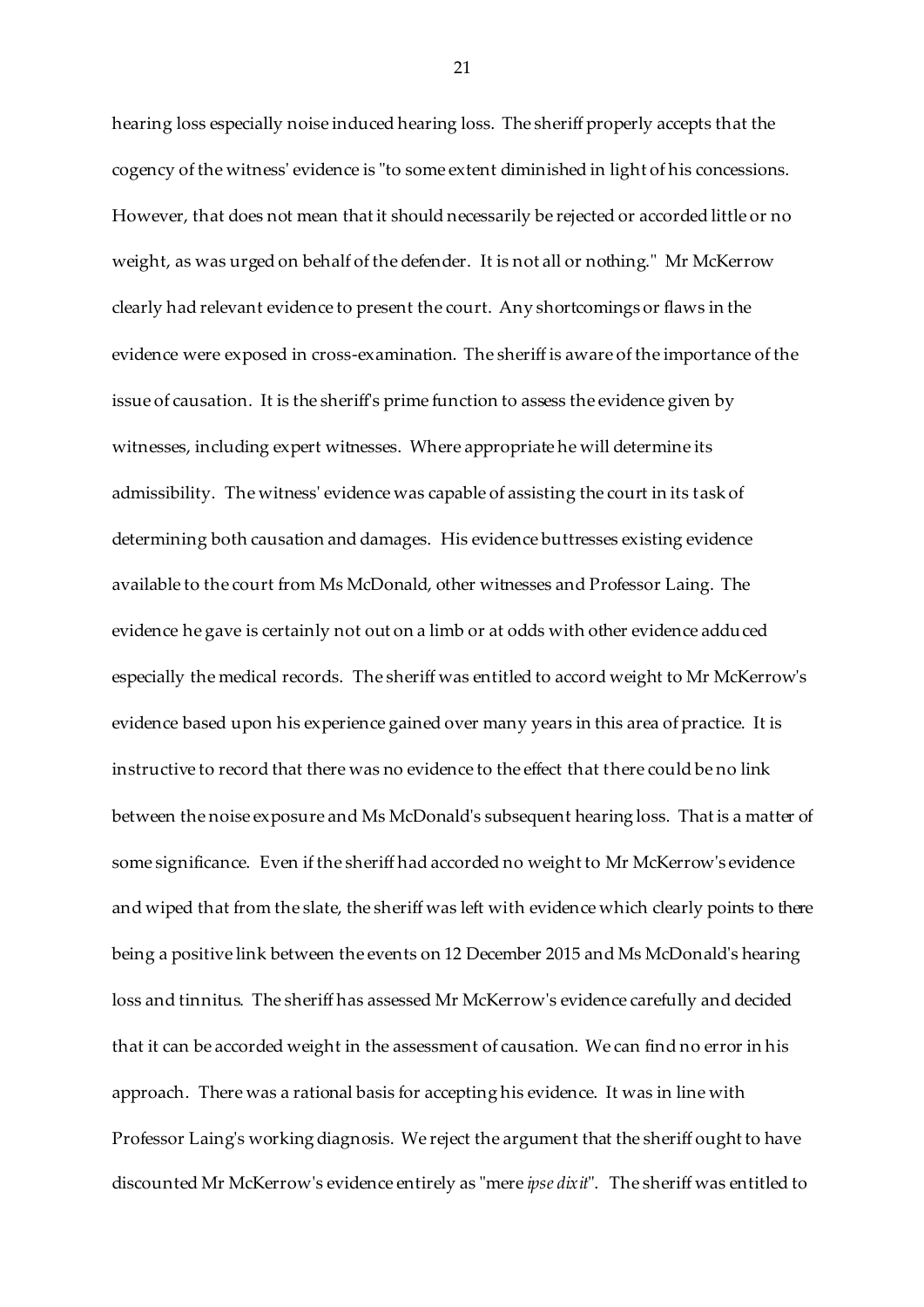come to the view that the exposure to the noise of the fire alarm on 12 December 2015 was an incident which caused injury to Ms McDonald in the form of her subsequent hearing loss and tinnitus.

[25] It is convenient at this stage to mention the medical evidence adduced on behalf of Indigo Sun from Mr Swan. He considered that Ms McDonald may have had a progressive congenital hearing loss. The sheriff gives reasons for rejecting that conclusion: Firstly, there is no support for that in the medical records and secondly, contrary to Mr Swan's evidence, there is nothing in Ms McDonald's history to suggest her hearing loss was caused by anything other than noise exposure. The factual basis for Mr Swan's conclusions are contradicted by evidence from witnesses whose evidence the sheriff accepts and by the medical records which are agreed. In any event, Mr Swan accepted that it was possible that the exposure to noise could have resulted in permanent hearing loss although thought it unlikely. It is important to recognise, as the sheriff did, that Mr Swan's evidence did not reach the point of excluding a causal connection between the noise exposure and Ms McDonald's subsequent hearing loss.

[26] For the reasons we give we reject the submission that the sheriff erred in his approach to causation and by admitting Mr McKerrow's evidence.

#### **Third ground of appeal – damages**

[27] Counsel for Indigo Sun advanced the proposition that the sheriff had erred in his assessment of damages by determining that Ms McDonald is entitled to be compensated for the cost of privately purchased hearing aids. There had been no evidence which compared the relative advantages and disadvantages of the hearing aids currently used by Ms McDonald compared with alternative hearing aids available either on the NHS or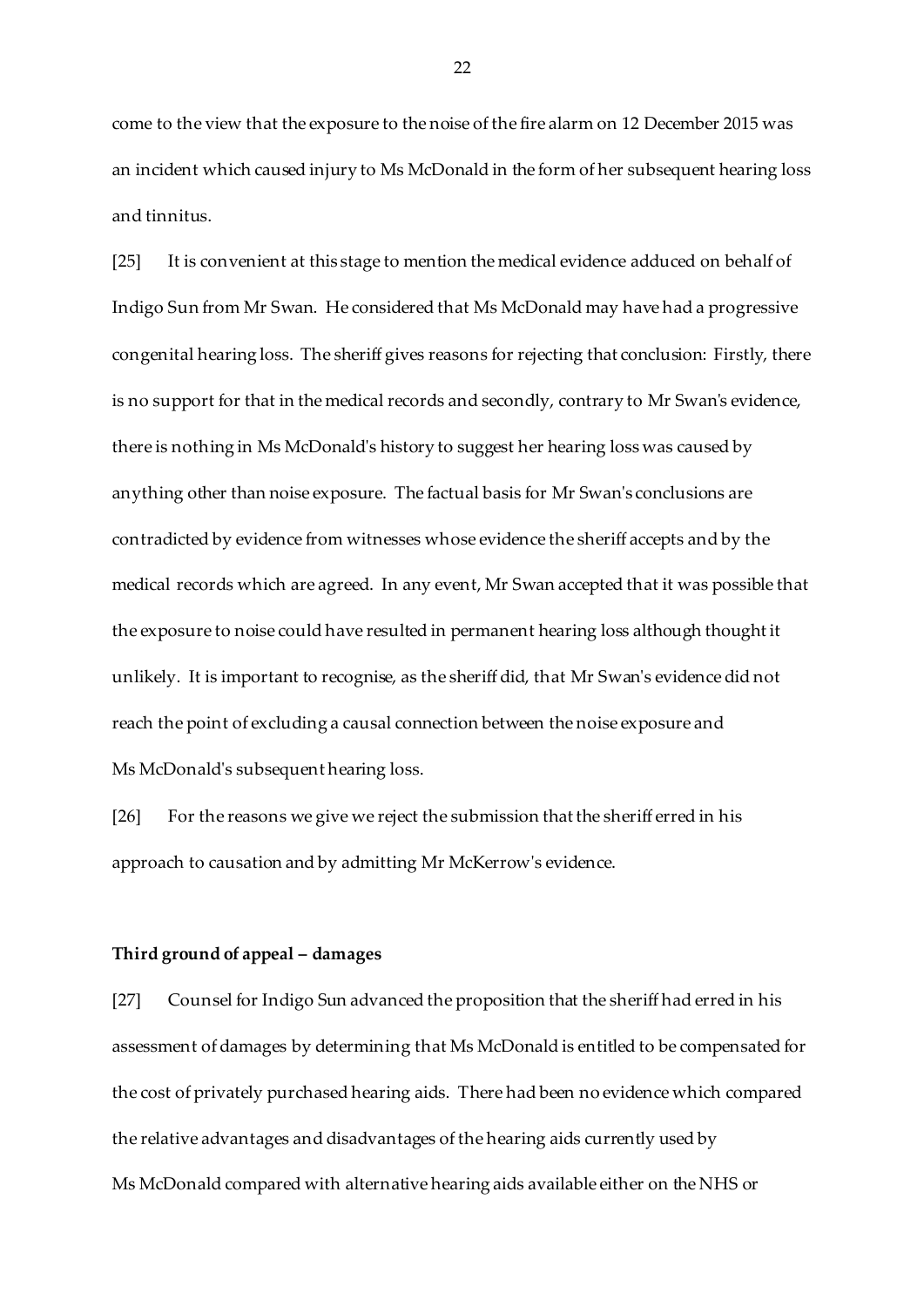supplied on a private basis. Accordingly, the sheriff erred in concluding that it was reasonable for Ms McDonald to be provided with privately purchased hearing aids for the rest of her life. There was no evidence available to the sheriff to determine whether Ms McDonald derived any additional benefit from private hearing aids of whatever type or such as to deem them to be a reasonable outlay. The basic rule of compensation is that the measure of damages is defined as "… that sum of money which will put the party who has been injured, or who has suffered, in the same position as he would have been in if he had not sustained the wrong for which he is now getting his compensation or reparation" (*Livingstone* v *The Rawyards Coal Company* (1880) 5 App Cases 25 at page 39)

[28] In response counsel for Ms McDonald submitted that the sheriff had applied section 2(4) of the Law Reform (Personal Injuries) Act 1948 correctly. Ms McDonald was not constrained to use hearing aids provided by the NHS. Evidence with regard to hearing aids came from Ms McDonald who spoke to the difficulties she had with the NHS hearing aids which were uncomfortable, intrusive and could fall out when she was dancing. They amplify all surrounding noise rather than what she wants to hear. There was evidence from a private hearing aid dispenser, Neil Bradford, who is employed with Hidden Hearing in Inverness. He spoke of the hearing aids available on the market and the difference between those available on the NHS and those available privately. He considered that even the best NHS aids did not compare with those that are available privately. Mr Bradford recommended two types of hearing aid which are available and suitable for Ms McDonald's age; occupation and disability. One type of hearing aid is available to use 'in the ear' for more strenuous activities with the second type suitable for more routine day to day activities worn out of the ear. Mr Bradford's evidence was not challenged at proof. Applying the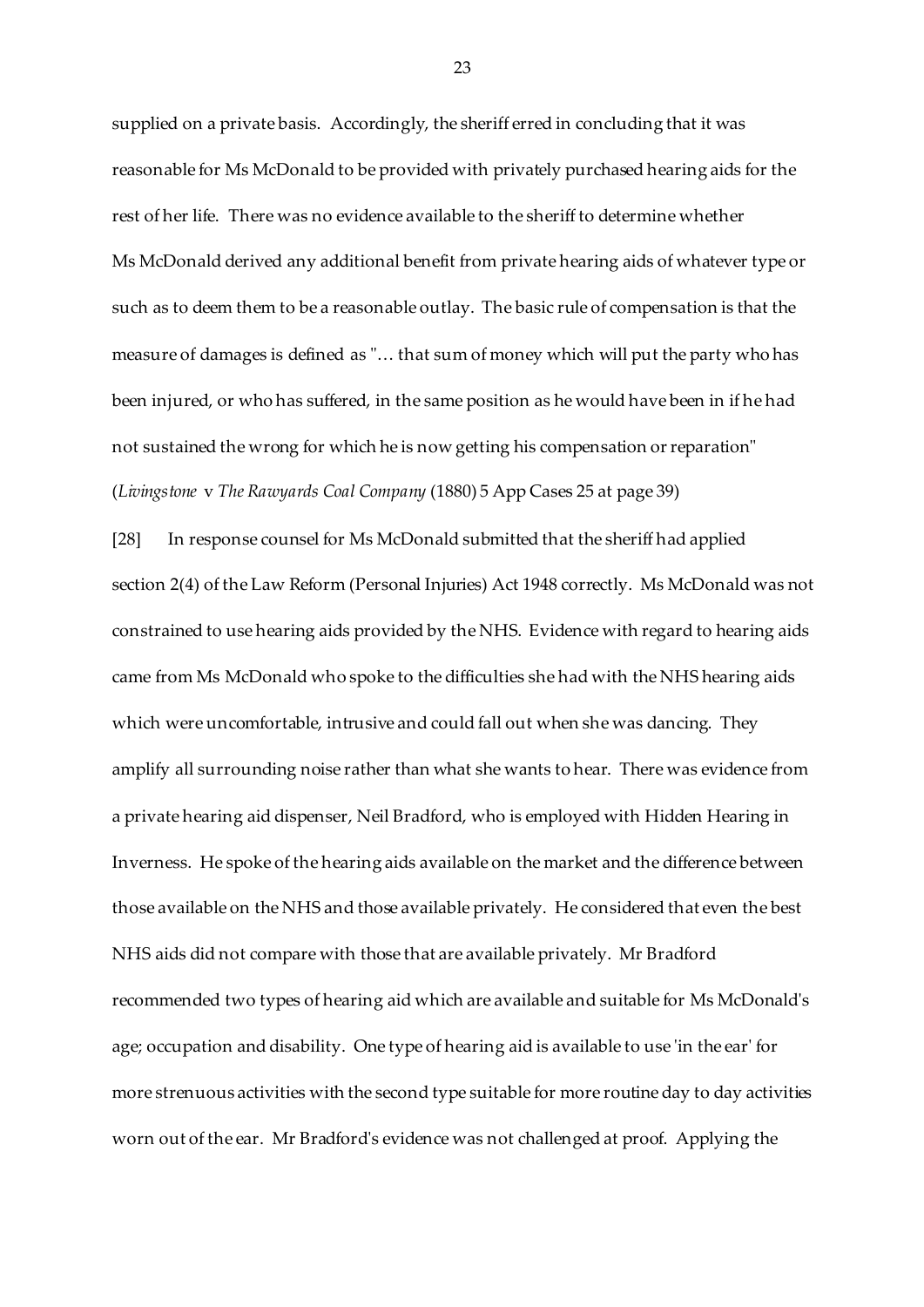well-established principle from *Livingstone* it was reasonable for the sheriff to assess damages to include the cost of both types of hearing aid throughout the pursuer's life.

#### **Decision on damages**

[29] Obviously, the sheriff's assessment of solatium depended upon his decision on causation. Counsel for Indigo Sun had proposed nominal damages for solatium on the basis that Ms McDonald had only suffered from headache and tinnitus for a short time following the exposure to noise on 12 December 2015. The court was satisfied that the noise exposure caused her hearing loss and tinnitus which would only deteriorate with age. Solatium therefore required to be substantial. There was no basis upon which to suggest that the sheriff erred in making an award of solatium of £25,000 and his apportionment to past and future.

[30] The real issue on damages relates to the award for the cost of hearing aids on the basis that those provided privately would be more suitable than her current NHS hearing aids. This ground of appeal is concerned with the reasonableness or otherwise that the award of compensation should cover the cost of privately purchased hearing aids. The sheriff's reasoning on this head of damages may be found at paragraphs [128] and [129]. Mr Bradford's evidence as to the benefits of private hearing aids over NHS hearing aids in differentiating between speech and background noise was unchallenged. Ms McDonald was young to have a hearing disability and these hearing aids helped her hear what she needs to hear. Mr Bradford's evidence appears to have been, to a certain extent, supported or at least not contradicted by Mr McKerrow. The sheriff has analysed section 2(4) of the Law Reform (Personal Injuries) Act 1948 under reference to *Harris* v *Brights Asphalt Contractors Limited* [1953] 1QB 617 and *Kemp and Kemp on Quantum of Damages*.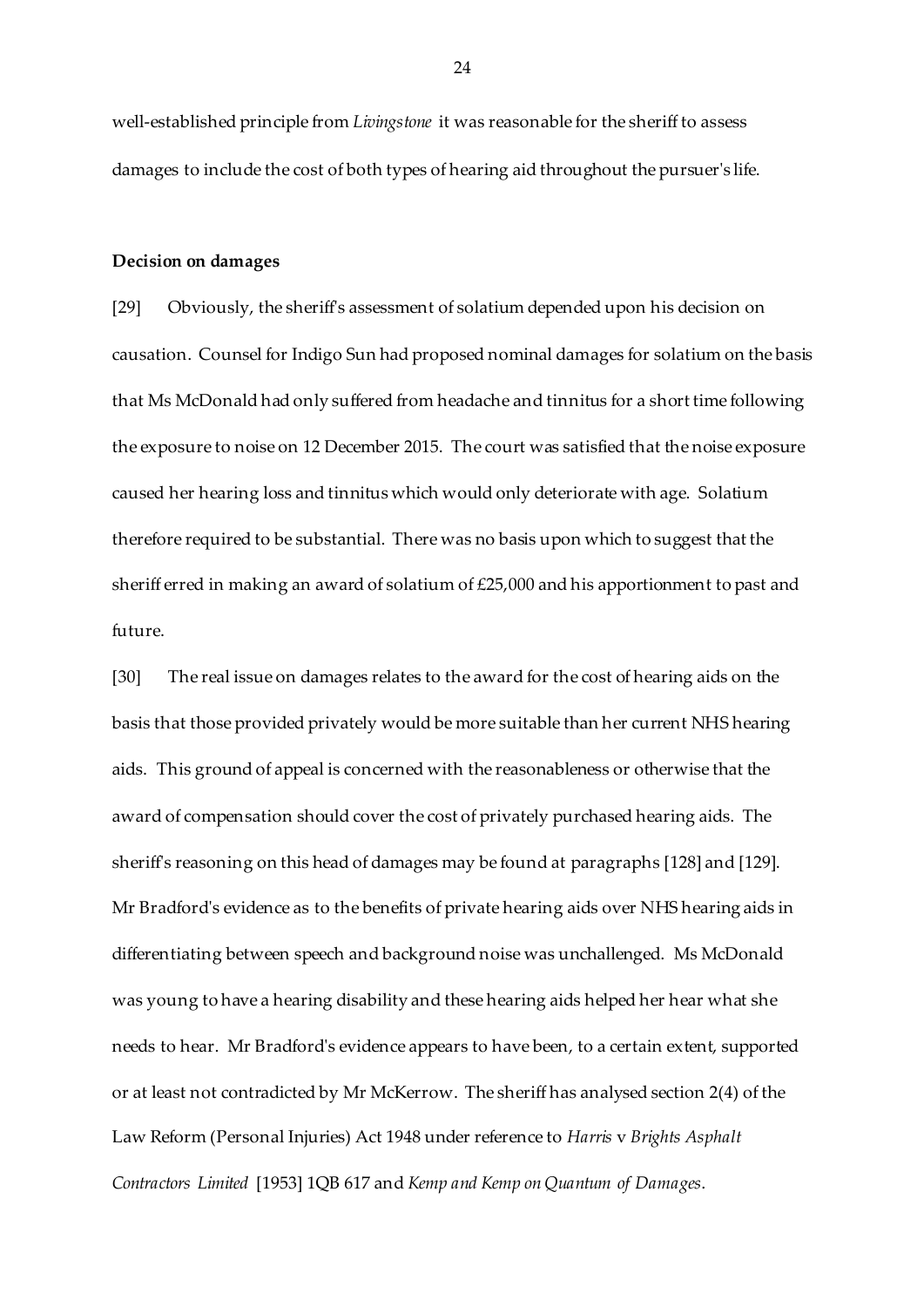# [31] The critical passage of the sheriff's analysis and reasoning is found in

paragraph [128]:

"In this case, it is clearly reasonable for the pursuer to have hearing aids. On the basis of section 2(4) there can be no criticism of the pursuer if she chooses to access private hearing aids. It matters not in my view whether there has been any technical evidence about the characteristics of her NHS aids to enable comparison with what has been proposed in order to evaluate reasonableness. In any event, as noted, there is the evidence of the pursuer of the problems she has with her present NHS aids and the evidence of Mr Bradford and Mr McKerrow as to the benefits of private aids. Accordingly this is a recoverable head of loss in this case."

Mr Bradford's business involves advising patients and supplying hearing aids. However, there is nothing to suggest that his evidence was in any way biased or lacking in impartiality allowing for the commercial area in which he works. His evidence is not challenged. We see no reason to depart from the sheriff's reasoning that the private hearing aids would provide the pursuer with an improvement on her NHS hearing aids which had a tendency to fall out; which she found uncomfortable; which were indiscriminate in how they amplified surrounding noise (whether speech or background noise) and annoyed her to the extent that she often did not use them. The sheriff had available to him evidence upon which to make an assessment of the reasonableness of making this award. What is reasonable compensation will depend on the facts and circumstances of each case. The sheriff had material namely the evidence of Ms McDonald, Mr McKerrow and Mr Bradford which would inform what the correct measure of damages would be to put this 24 year old pursuer in the same or similar position as she would have been before her hearing was irreparably damaged. The provision of the most effective hearing aids is the optimal response to this disability which is likely to deteriorate due to both age and he trauma she suffered. We therefore do not accept that the sheriff adopted an unreasonable approach to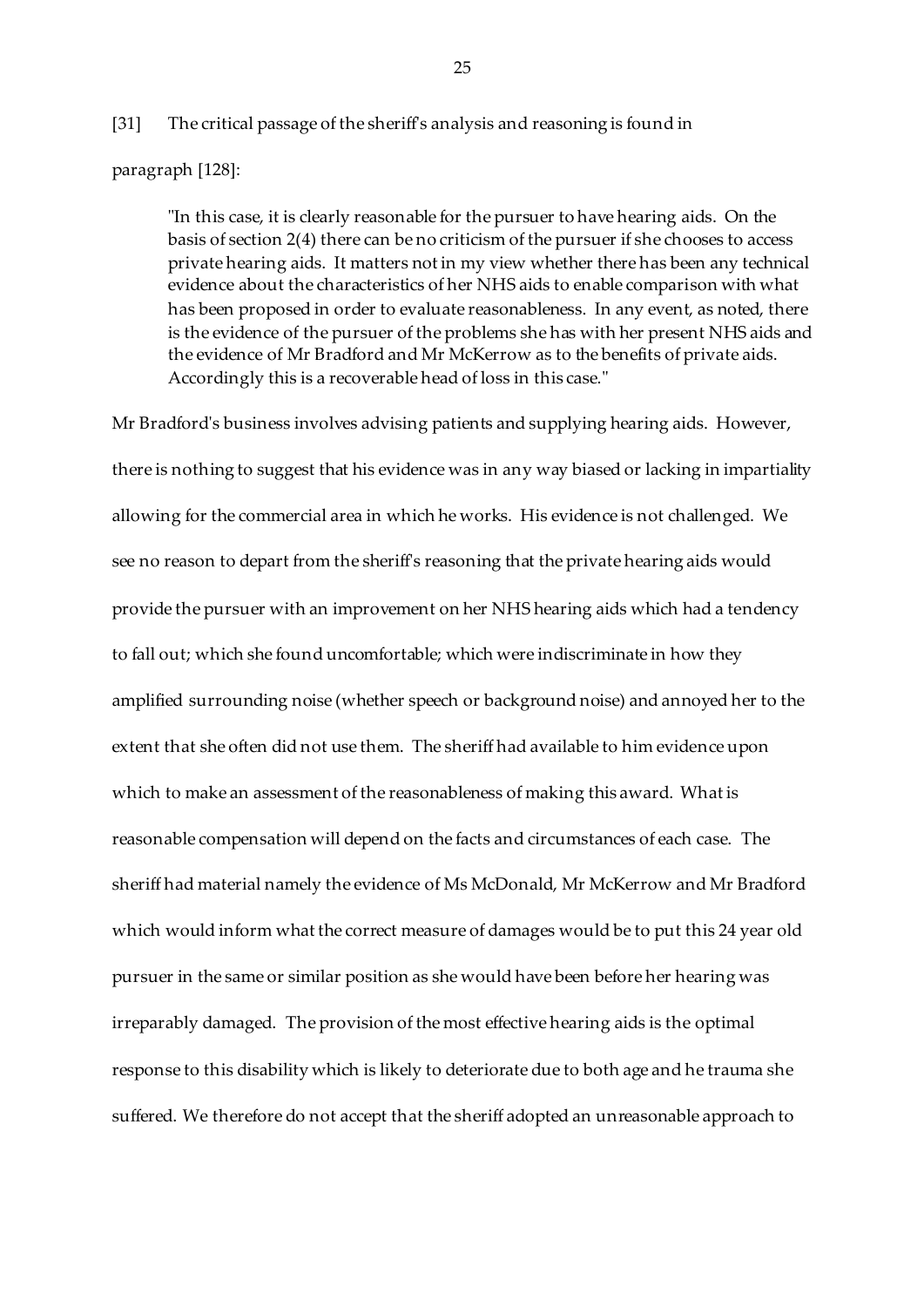damages by determining that Ms McDonald was entitled to the cost of privately purchased hearing aids in the future. This ground of appeal falls to be refused.

[32] That being so, and acknowledging that the question of what is reasonable compensation is primarily a question for the sheriff to decide, we observe from the sheriff's comments in paragraph [129] of his judgment that the schedule of damages proposed by Ms McDonald's counsel was accepted as appropriate without any real issue being raised as to the overall reasonableness of the award particularly for the second set of hearing aids (£114,895). It appeared to us that the sheriff was not addressed in any substantive respect on the reasonableness of both the multiplicand and the multiplier which made up that award by either party. The sheriff applied a multiplier of 84.45 based on the Ogden Table 2 (pecuniary loss for life (females) - appropriate to Ms McDonald's age at the date of proof [24]). The multiplicand is based on the cost of the CIC Oticon OPN2 (£3,999) with replacement every three years. The annual cost together with necessary accessories was expressed as a multiplicand of £1,360.50 bringing out the figure of £114,895 per the schedule of damages lodged on behalf of Ms McDonald.

[33] The ground of appeal advanced by Indigo Sun on damages was restricted to the question of the reasonableness of awarding compensation to cover the cost of Ms McDonald purchasing the hearing aids privately rather than the award itself. We have decided that the sheriff was entitled to make an award which allowed Ms McDonald to purchase non-NHS hearing aids. In the course of determining that ground of appeal we required to consider the sheriff's approach to quantum generally and in particular quantification of this head of damages. We take no issue with the sheriff's methodology in calculating the cost of the provision of the day to day hearing aids throughout the pursuer's life (OPN1 "Mini rite" device). However, we are more cautious on the assessment of damages in respect of the CIC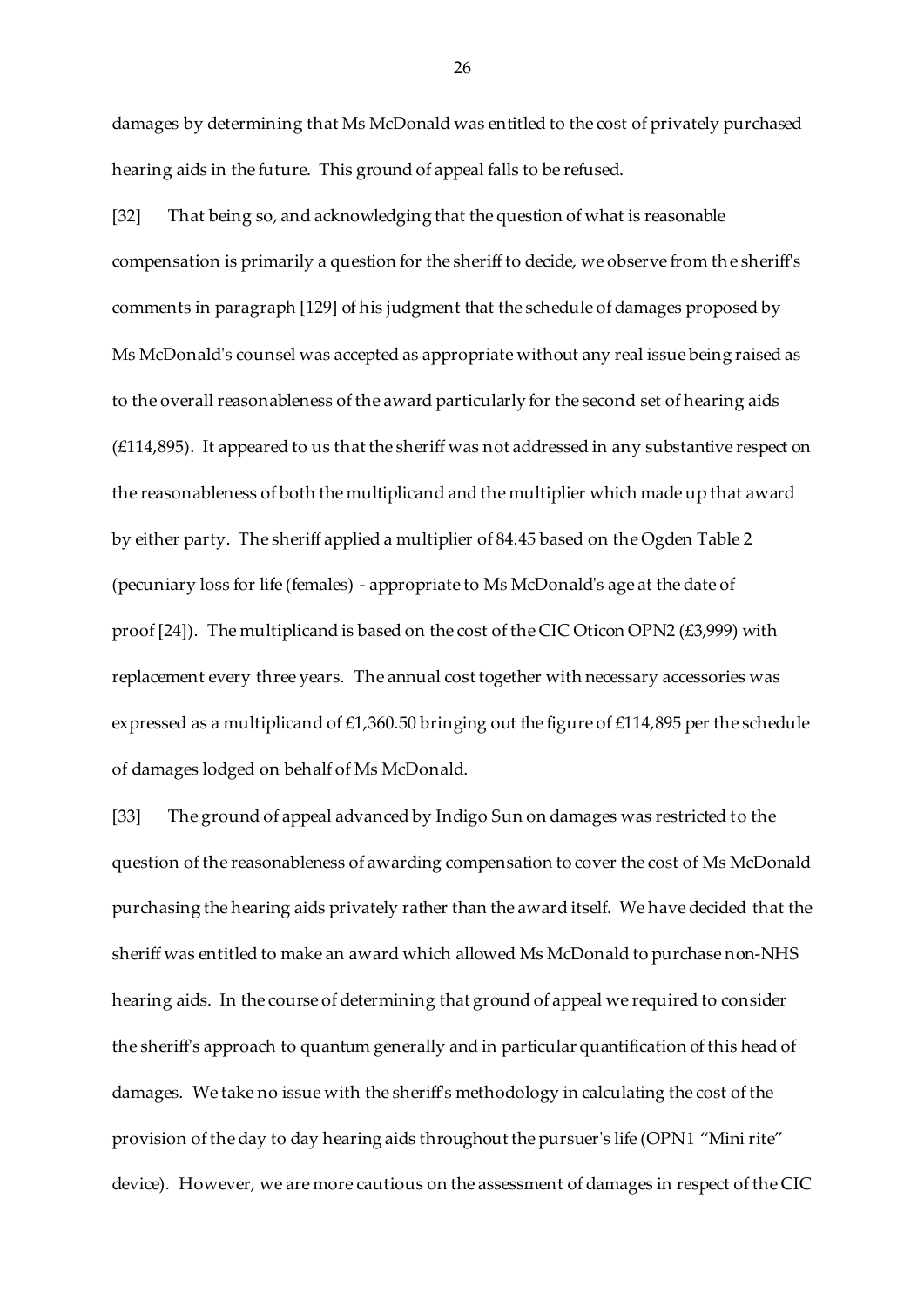Oticon OPN2 device in particular the multiplier and multicand to be applied and decided that we should be addressed on these matters. Parties provided written submissions and we heard counsel on these submissions on Monday 7 February 2022.

[34] Counsel for Indigo Sun observed that the second type of hearing aid was primarily for the purpose of dancing/fitness classes where vigorous movement can displace the "Mini rite" device. The evidence of Mr Bradford was that the devices become unreliable after five years making it appropriate to allow for replacement every five years. A reasonable approach is to assume that Ms McDonald would not be undertaking rigorous activities for the remainder of her normal life expectancy. It was therefore reasonable to calculate the future loss on the basis that she might require the second device until the age of 55. Accepting that dancing is not limited inextricably to employment it would be reasonable to apply Table 6 of the eighth edition of the Ogden Tables which would provide for a multiplier of 34.62.

[35] Counsel for Ms McDonald submitted an amended schedule of damages in respect of the CIC Oticon OPN 2 device. The schedule sets out not only the capital cost of the hearing aid but also the monthly cost of accessories such as T-caps and wax guards. The sheriff accepted that replacement of this hearing aid every three years was reasonable (Finding in Fact [36] and paragraph [129] of his judgment). The sheriff's decision was based on the evidence of Mr Bradford. It cannot be suggested that the sheriff erred in selecting a three year cycle for replacement or that the accessories required to be replaced on a monthly basis. Based on this amended schedule the annual cost or multiplicand can reasonably be stated to be £1,371.50 per annum. The sheriff's award is based on a multiplicand of £1,360.50. The sheriff decided to make provision for the cost of the second type of hearing aid as it was recommended for use during "vigorous physical activity" for the purposes of the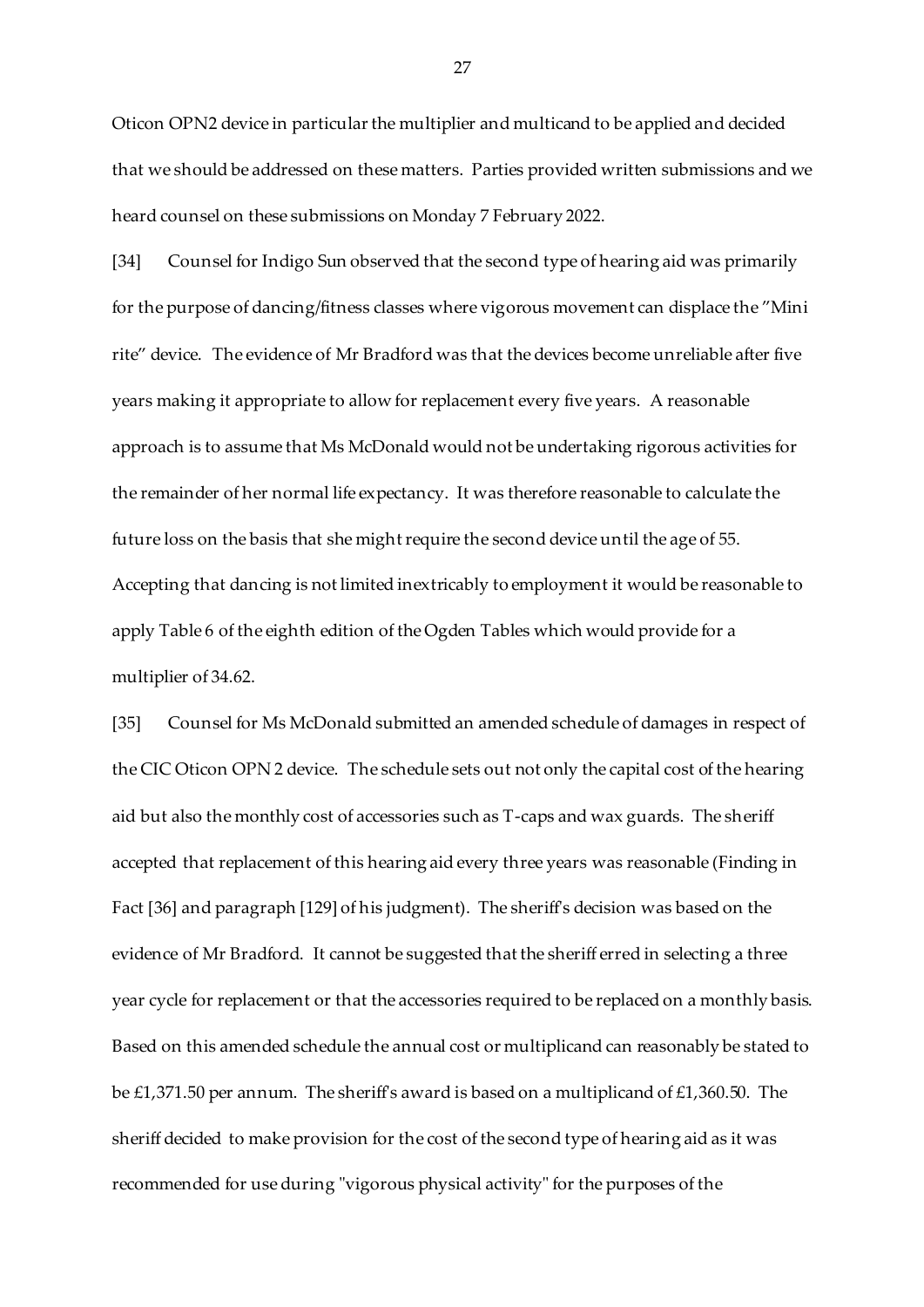respondent's future career and participation in dance (Finding in Fact [35] and Finding in Fact and Law [48]). However, counsel pointed out that Mr Bradford recommended the second type of hearing aid as suitable for any sort of training or physical activity. The sheriff was entitled to rely on Mr Bradford's evidence and did so. There was no evidence to suggest that Ms McDonald would not be active and participating in physical activity for the rest of her life. Accordingly, there was no error on the sheriff's part in awarding damages to meet the cost of this hearing aid for life. The full multiplier was therefore warranted.

[36] Mr Bradford of Hidden Hearing gave evidence. He recommended two types of hearing aid which read short are the Oticon OPN1 and 2. The Oticon OPN1 is also known as the Mini rite. Both are modern devices with blue tooth connectivity which allows the wearer to connect to phones and therefore social media. The OPN1 is a small device worn behind the ear with very good quality sound technology. It has good broadband width – broader than most other hearing aids which allows "better management of non-voice related sound" allowing the wearer to filter out unwanted sounds and background noise. He described the OPN1 as "being particularly good at that." He recommended the OPN2 when Ms McDonald was doing dance (contemporary dance) which is fairly athletic and gymnastically inclined. The OPN2 (CIC) would solve the problem of her hearing aid falling out during dance and other activities. Ms McDonald reported that she could not wear hearing aids whilst dancing for this reason. The OPN2 (CIC) is worn in the ear canal and is a much firmer fit. This would allow her to hear what she required to hear when taking or participating in dance classes and indeed to hear music. Mr Bradford would continue to recommend both the OPN1 and 2 if Ms McDonald decided to pursue a career in personal training or sports conditioning. Mr Bradford also considered the life span of the two types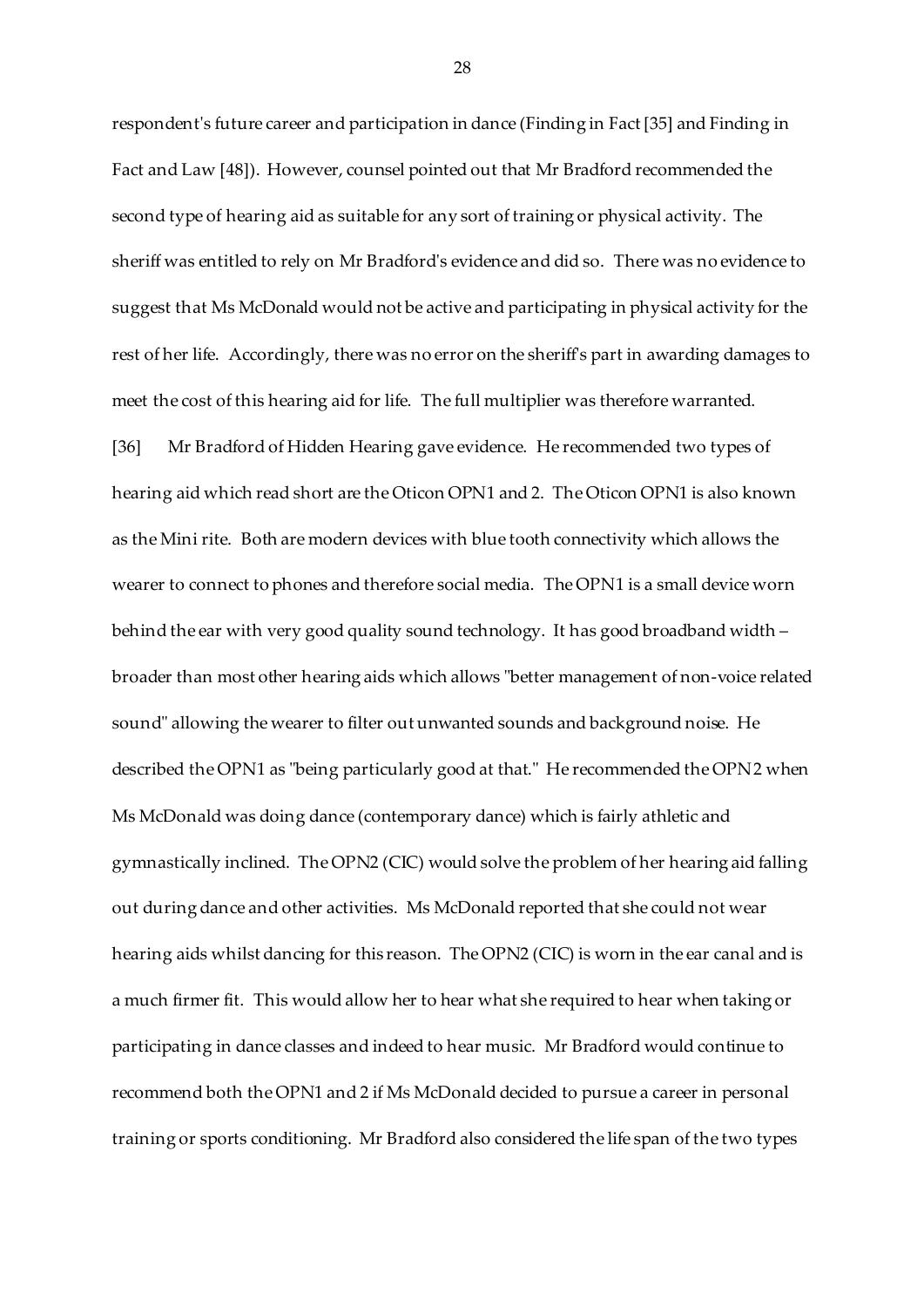of hearing aids namely five to ten years for the OPN1 and three to five years for the CIC OPN2. The sheriff refers to that evidence at paragraph [129].

[37] The sheriff's assessment of the annual replacement cost for the OPN2, based on replacement every three years, reflects Mr Bradford's evidence. On initial analysis we were concerned that by taking the most pessimistic approach to replacement (ie every three years) the sheriff may not have considered the overall effect of awarding compensation to cover the cost of two different hearing aids. It goes without saying that having two devices means that each of the devices would be worn less frequently than would have been the case had only one device been provided. However, having considered carefully the transcript of the evidence and the submissions we are satisfied that the sheriff took full account of the evidence and was entitled to assess the multiplicand as he did. Even if we were minded to take a middle course on the replacement timescale it is not appropriate to do so for several reasons. Firstly, the sheriff's approach is amply supported by the evidence from Mr Bradford and secondly we respect the judgement of the sheriff who heard the evidence and who sits in a court with specialised jurisdiction in such matters.

[38] Clearly, in awarding compensation to cover the cost of obtaining two separate types of hearing aid the sheriff accepted the evidence of Ms McDonald and Mr Bradford with regard to the most suitable devices for both Ms McDonald's intended career and love of dancing. The OPN2 hearing aid is more suited to this type of activity than the OPN1 or Mini rite device which sits, at least in part, outwith the ear. The OPN2 device which sits completely in the ear canal is more compatible with this type of physical activity which Ms McDonald hopes will be central to her career and also her lifestyle. It is reasonable for the sheriff to allow a full life multiplier (based on Table 2 of the Ogden Table) for the general or day to day OPN1 device. It is clear from the sheriff's findings ([35 and [36]) and his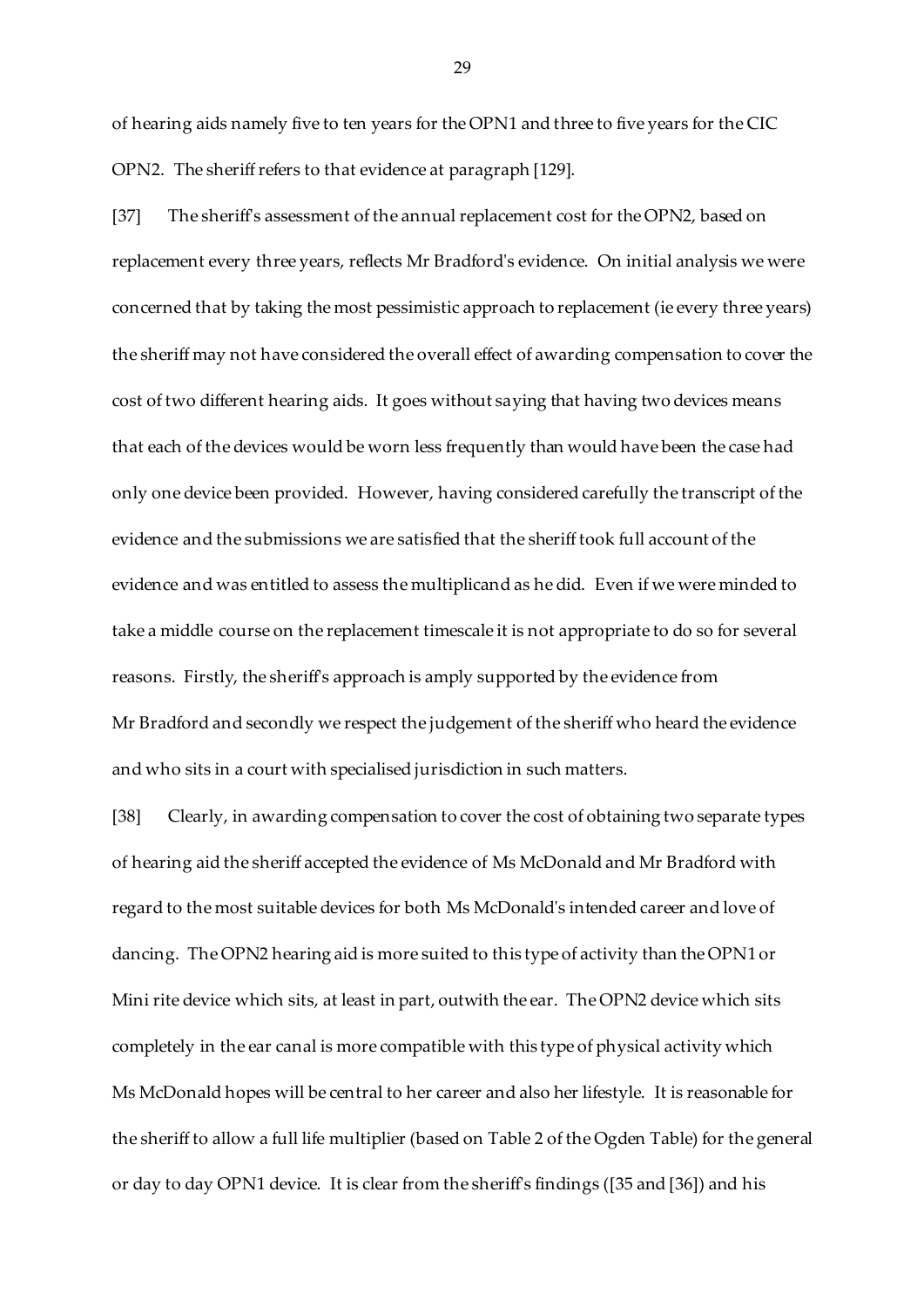reasoning (at paragraph [129]) that the award for the OPN 2 device is made on account of her anticipated future career and wish to engage in dance. Clearly, it is not realistic to expect evidence to be led as to the likelihood of Ms McDonald being able to engage in physical activity and dance towards the end of her life. It is necessary for the court to take a reasonable and common-sense approach to the assessment of damages including for the second set of hearing aids. That will involve consideration being given to the overall effect of the award in respect of privately purchased hearing aids. It is, of course, accepted that Ms McDonald may continue to dance for her own pleasure and enjoyment for as long as she feels able. The sheriff accepted that the same multiplier should be applied to the OPN2 as the general day to day hearing aids. However, the sheriff was not addressed fully on the appropriate multiplier, if at all, as it appears that no issue was taken with the figures and basis on which the pursuer's schedule of damages was calculated. Nonetheless we have considered the appropriateness of applying a full life multiplier. The purpose of the award for the second set of hearing aids is mainly but not solely occupational. Whether a whole life multiplier is justified in these circumstances, is a matter primarily for the sheriff who heard the proof. Although we have reservations whether we, sitting as an appeal court, would have taken the same approach as the sheriff to the assessment of damages under this head this was not a ground of appeal advanced before us. We raised the issue to allow parties to clarify what their approach to quantification had been at proof. Neither party advanced an argument that the sheriff had erred in his approach to the multiplier. Indeed, counsel for Indigo Sun accepted that the consequence of his approach to liability and causation led to the result that the question of damages or quantification of damages simply did not arise. No *esto* position was advanced if unsuccessful on causation. A token figure for solatium might be awarded if liability was established (see paragraph [124]) of the